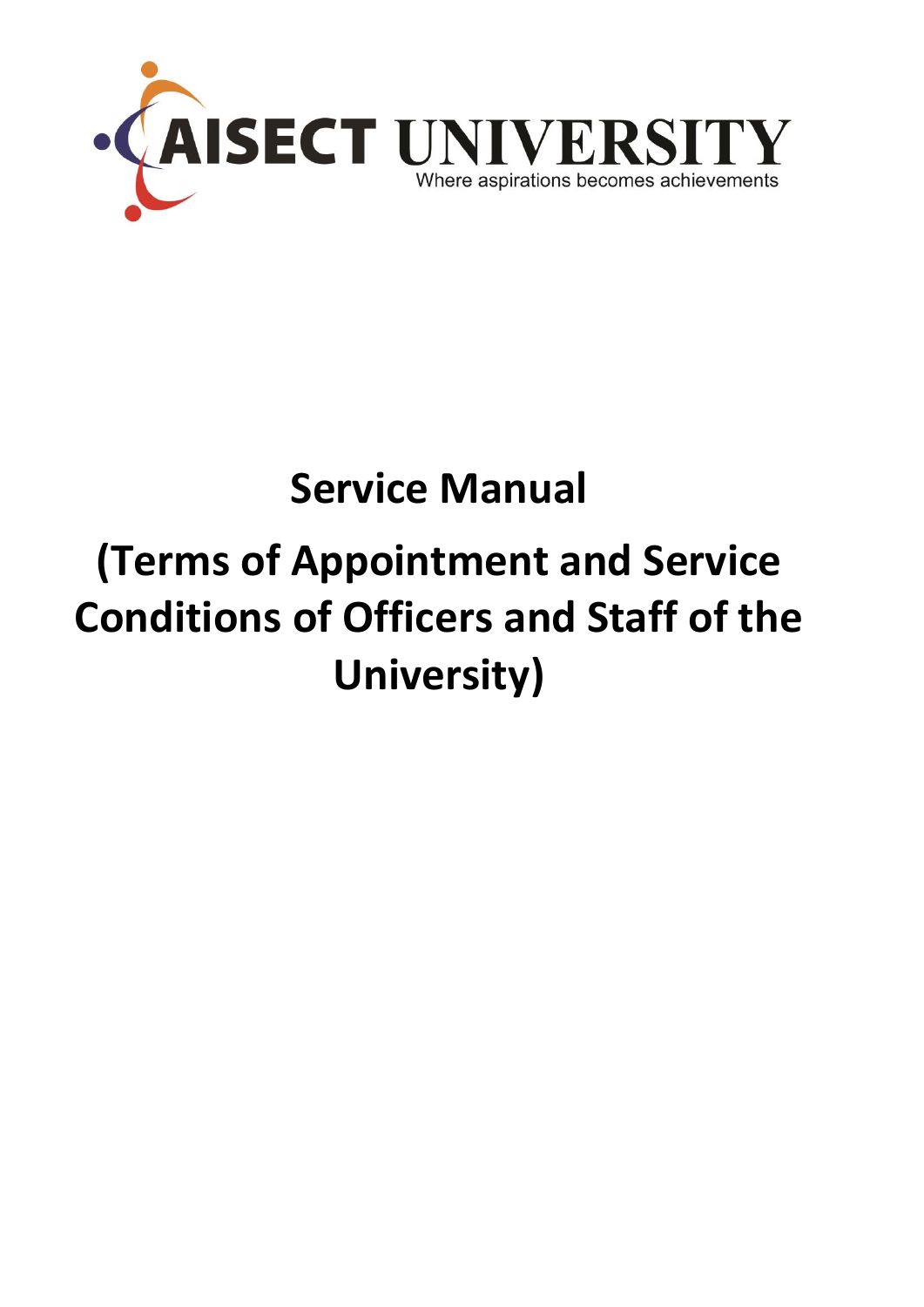### **DEFINITIONS**

- **1. Short title extent & commencement** This document duly approved by Governing Body on 21/07/2012 shall be called **Service Manual** and provision in this manual will be applicable to all officers and staff of AISECT University. The Service Manual comes in to force with effect from 22/07/2012.
- **2. 'Sponsoring Body'** means All India Society for Electronics and Computer Technology in abbreviated form AISECT.
- **3. 'Chancellor'** means Chancellor of AISECT University duly appointed as per statute no 2 of AISECT University
- **4. 'Vice Chancellor'** means Vice Chancellor of AISECT University duly appointed as per statute no 6 AISECT University
- **5. 'Pro Vice Chancellor'** means Pro Vice Chancellor appointed by the Chancellor of AISECT University.
- **6. 'Registrar'** means Registrar of AISECT University appointed as per statute no 4
- **7. 'Governing Body'** (GB) Means Governing Body of the AISECT University formed vide section 22 of the MP Private University Act.
- **8. 'Academic Council'** (AC) means Academic Council of AISECT University duly constituted as per statute no 11 of AISECT University.
- **9. 'Board of Management'** (BoM) means Board of Management of AISECT University formed as per statute no 10 of AISECT University.
- **10.'Faculties'** means Faculties of AISECT University as per defined in statute no 15 and constituted as per statute no 17.
- **11.'Teacher'** and **'Teaching Staff'** means teaching positions in the AISECT University. This includes Lab Technicians for the purpose of the service manual.
- **12.'Non Teaching Employees'** means all non teaching position in the AISECT University.
- **13.'Dean'** mean Dean of the faculty of AISECT University and all Departments in the faculty will fall under justification of the respective Dean.
- 14. 'HoD' means head of teaching departments under the faculty of AISECT University.
- **15.'AR'** means Assistance Registrar and DR means Deputy Registrar of the AISECT University appointed by due process.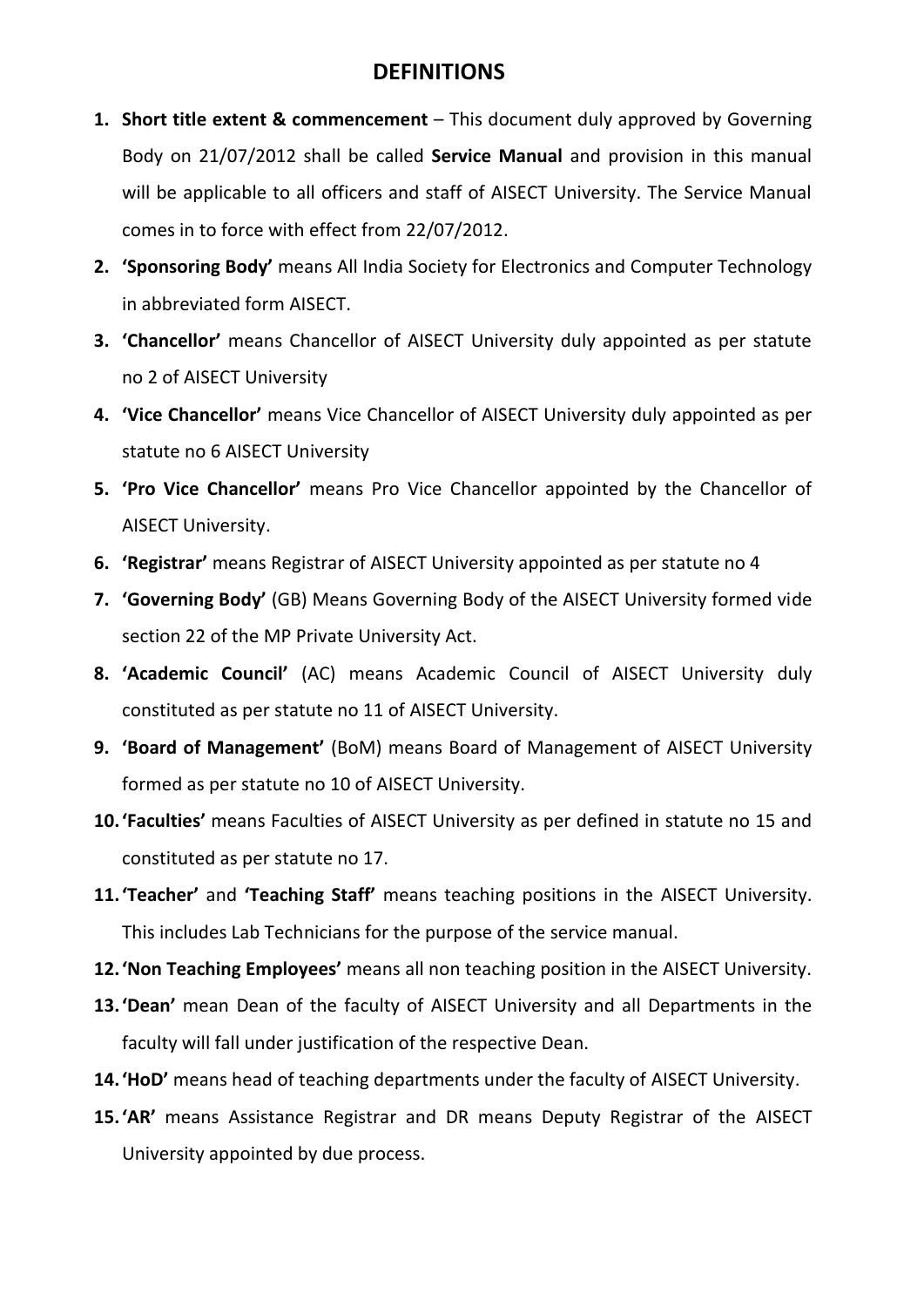### **Content**

- **Section 1 –** Officers of the University Appointment Terms & Conditions and Powers.
- **Section 2 –** Teaching Staff Appointment Terms & Conditions and Powers.
- **Section 3 –** Non Teaching Staff Appointment Terms & Conditions and Powers.
- **Section 4–** Other Officers of the University Appointment Terms & Conditions and Powers
- **Section 5 –** Service Conditions.
- **Section 6 –** Leave Policy.
- **Section 7 –** Disciplinary Procedures
- **Section 8 –** University Faculty Anti Sexual Harassment Policy
- **Section 9 –** Code of Conduct for Teachers
- **Appendix A –** Annual Appraisal Proforma
- **Appendix B –** Leave Application Form.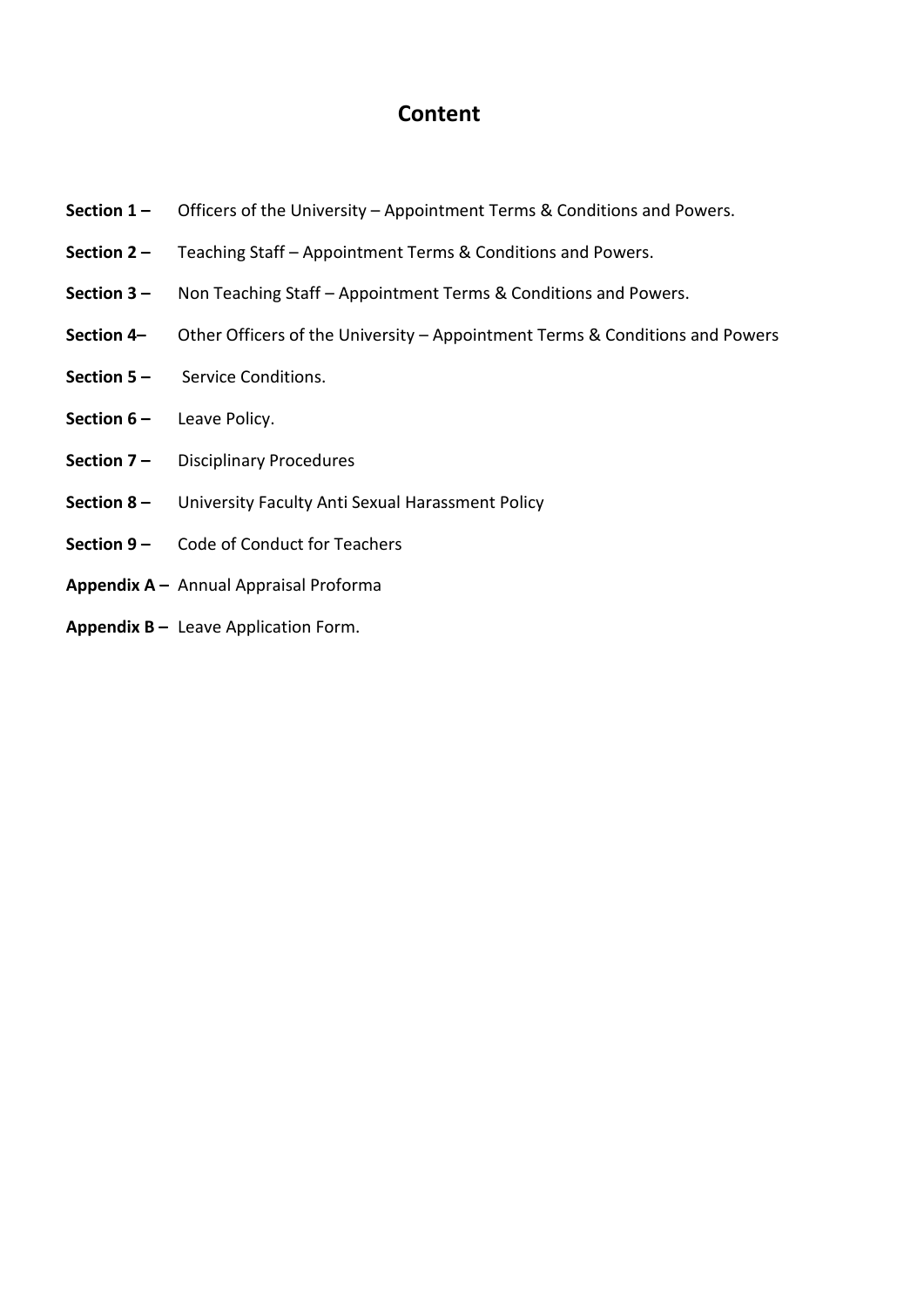

### **VISION**

To be valued as a coveted centre for nurturing talent, imparting skill based quality education and promoting research driven advancement of knowledge for creating responsible professionals who will build a progressive nation.

#### **MISSION**

- To foster research oriented culture in the university.
- To provide education through extensive and innovative use of technology
- To nurture talent, stimulate thinking, impart skills and create competent and inspired professionals for the industry.
- To forge collaborations with academic and corporate bodies across the world.
- To be recognized as a premium national university providing dedicated services for the social and economic development of the nation.

### **CORE VALUES**

#### **INTEGRITY**

Personal and institutional integrity in AISECT University implies coherence between thoughts, words and action in the best interest of the nation.

#### **HONESTY**

It connotes positive and virtuous attributes such as truthfulness, straight forwardness and absence of lying, cheating and theft that the AISECT University expects in every one in the University.

#### **RESPECT**

It makes one fully understand unique contribution that every person in the University makes and values all diverse perspective.

#### **INNOVATION**

Sparking the intellect of the youth in the AISECT University where ever possible to take unbeaten path and develop new methodology & process to empower the society.

#### **EXCELLENCE**

It implies that both individuals and the University as whole will consistently strive for outcomes that are exemplary rather than simply satisfactory.

#### **SERVICE**

Service calls us to use our calibre talent, abilities and capabilities for well being of our countrymen.

#### **HOSPITALITY**

It draws everyone in the AISECT University to do daily work with a positive spirit and welcome new ideas and people with open arms and reassuring smile.

#### **FREEDOM OF THOUGHT AND EXPRESSION**

The AISECT University permits everyone to think freely and express views within the framework of the Indian Constitution and in the best traditions of rich Indian culture.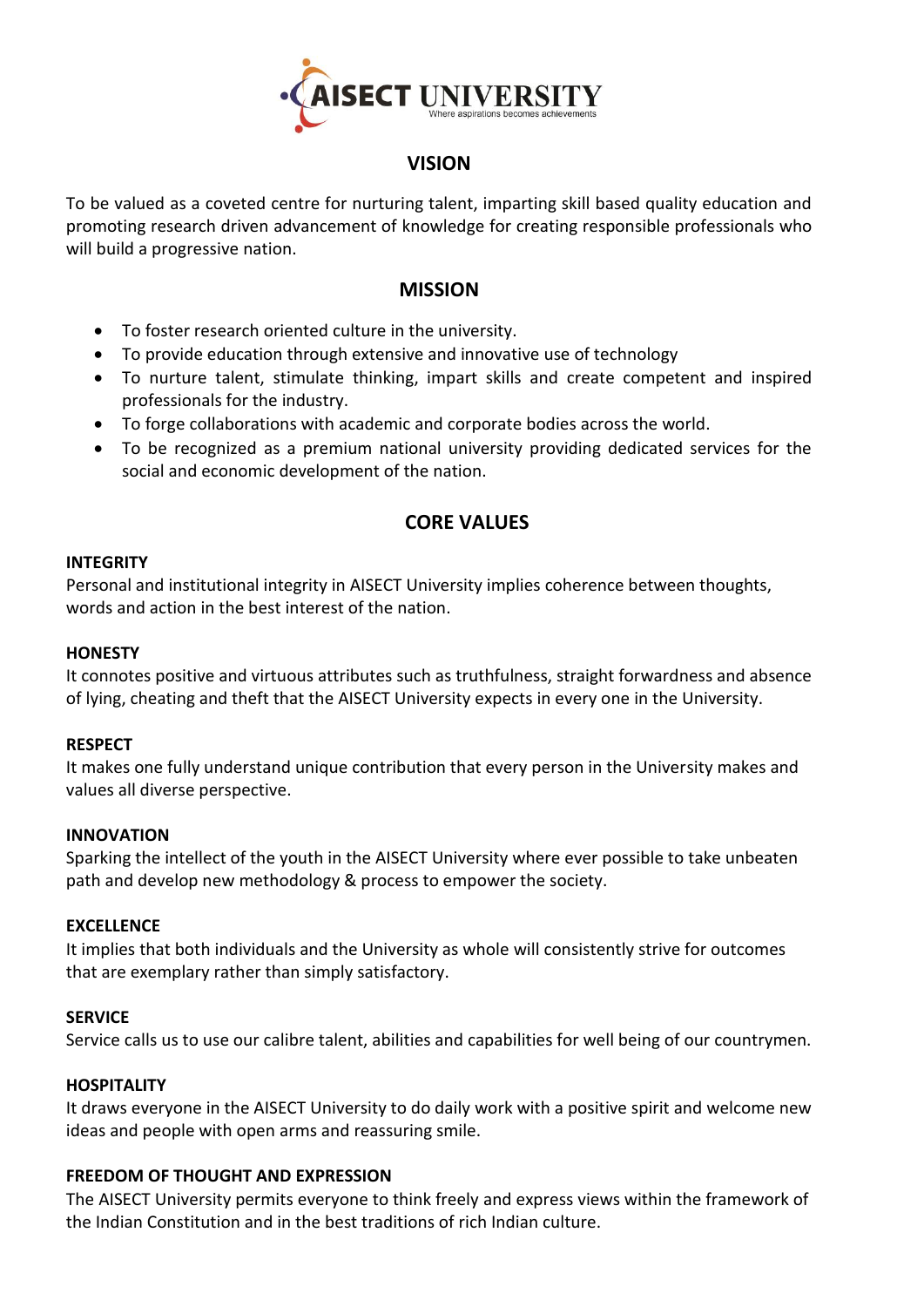# **APPOINTMENT SERVICE CONDITION AND CODE OF CONDUCT OF THE OFFICERS OF THE UNIVERSITY**

# **1.1 APPOINTMENT SERVICE CONDICTION AND CODE OF CONDUCT OF THE VICE CHANCELLOR**

- **1.1.1** The Vice-Chancellor shall be appointed by the Chancellor from the panel recommended by the selection committee constituted for the purpose.
- **1.1.2** The selection committee referred to in clause 1.1.1 above shall consist of the following members, namely :
	- (i) Two eminent academicians nominated by the Sponsoring Body; and
	- (ii) One eminent person nominated by the State Government.
- **1.1.3** The Chancellor shall appoint one of the members of the selection committee as Chairman.
- **1.1.4** The selection committee shall submit a panel of at least three eminent academicians for the appointment of Vice-Chancellor, provided that if the Chancellor does not approve the recommendation of the selection committee, he may call for fresh recommendation from the selection committee.
- **1.1.5** Notwithstanding anything contained in the foregoing sub-section, the Chancellor may appoint the first Vice-Chancellor for a period of two years to conduct the affairs of the private university.
- **1.1.6** The Vice-Chancellor shall, subject to the provision contained in clause 1.1.5 above, hold office for a term of four years according to the provisions of clause (6) of Section 17 of the Act.

Provided that, on the expiry of his term; the Vice Chancellor shall be eligible for reappointment for one more term. The proposal for reappointment of the Vice Chancellor shall be considered by the Governing Body at least three months before the expiry of his term, and if approved by the Governing Body, the proposal shall be sent to the Chancellor for his approval. After Chancellor's approval the Vice Chancellor will be reappointed by the Chancellor for another term. The age limit for the Vice-Chancellor shall be 70 years as per UGG norms.

Provided further that, in case of an emergency like illness, long absence, resignation or death of a Vice Chancellor, the Chancellor shall assign the duties of the Vice Chancellor to a senior Professor of the University. However this period of interim arrangement shall not exceed more than six months.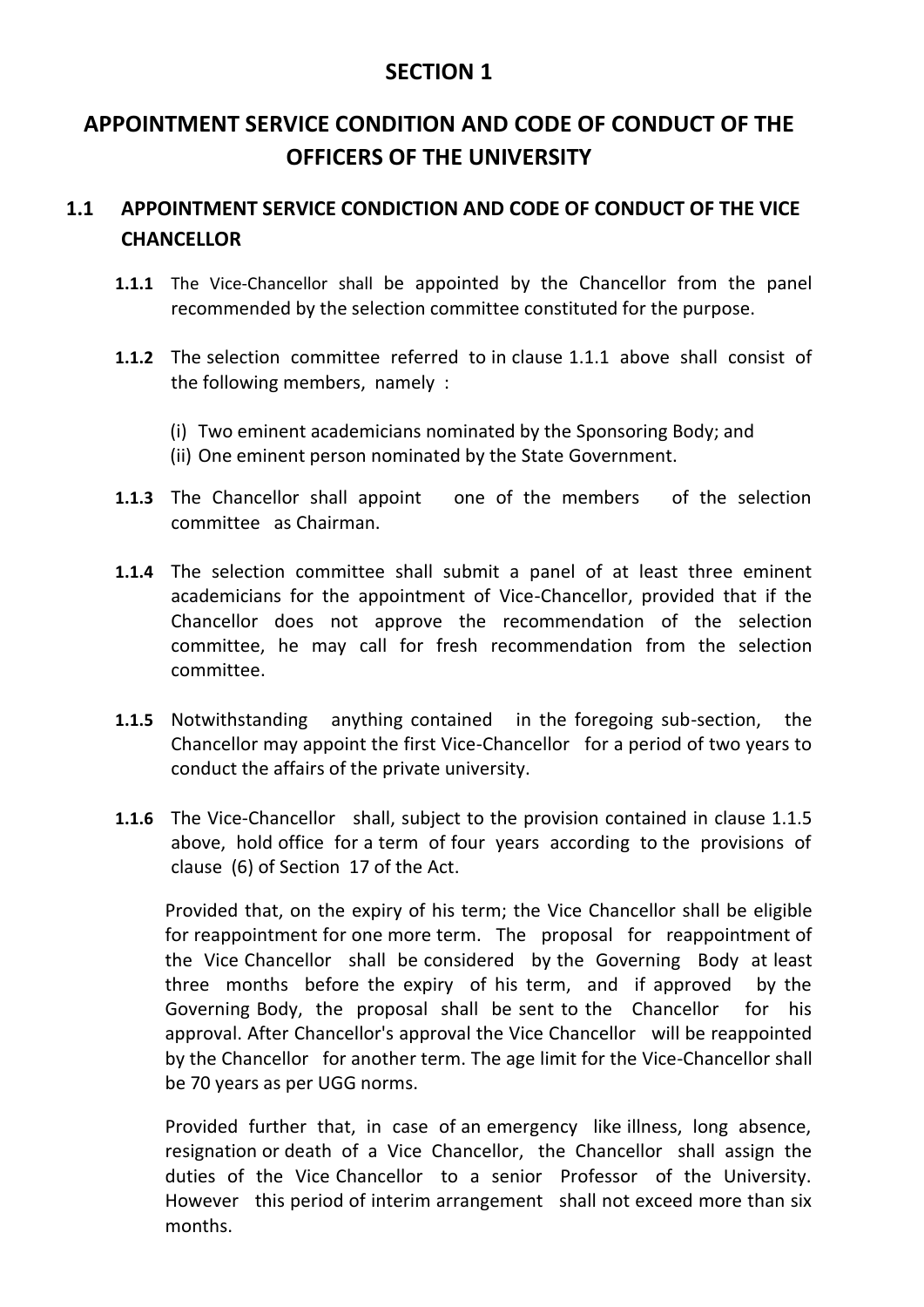- **1.1.7** Apart from exercising all such powers as described in Section 17 of the Act, the Vice Chancellor shall also exercise powers prescribed in the different Statutes.
- **1.1.8** The Vice Chancellor shall receive pay and other allowances as decided by the sponsoring body from time to time.
- **1.1.9** The Vice Chancellor shall cause the budget to be made by the Board of Management of the University. He may also decide to delegate his powers to other officers of the University.
- **1.1.10** The Vice Chancellor may by writing under his hand addressed to the Chancellor, resign his office.
- **1.1.11** The Vice Chancellor shall adhere to following principles to maintain standards in Public Life.
	- Selflessness
	- Objectivity
	- Accountability
	- Openness
	- Leadership
- **1.1.12** The Vice Chancellor shall uphold core values accepted by the University as listed below
	- Integrity
	- Honesty
	- Respect
	- Innovation
	- Excellence
	- Service
	- Hospitality
	- Freedom of Thought and Expression
- **1.1.13** The actions of Vice Chancellor should promote and protect the good reputation of the University, and the trust and confidence of those with whom it deals
- **1.1.14** Decisions taken by him with consent of the VC must have intention the benefit of the University, its students, staff and others with an interest in it, and must be taken with a view to safeguarding the University's financial health.
- **1.1.15** The Vice Chancellor shall act for the effective and efficient use of resources, the solvency of the University and for safeguarding its assets.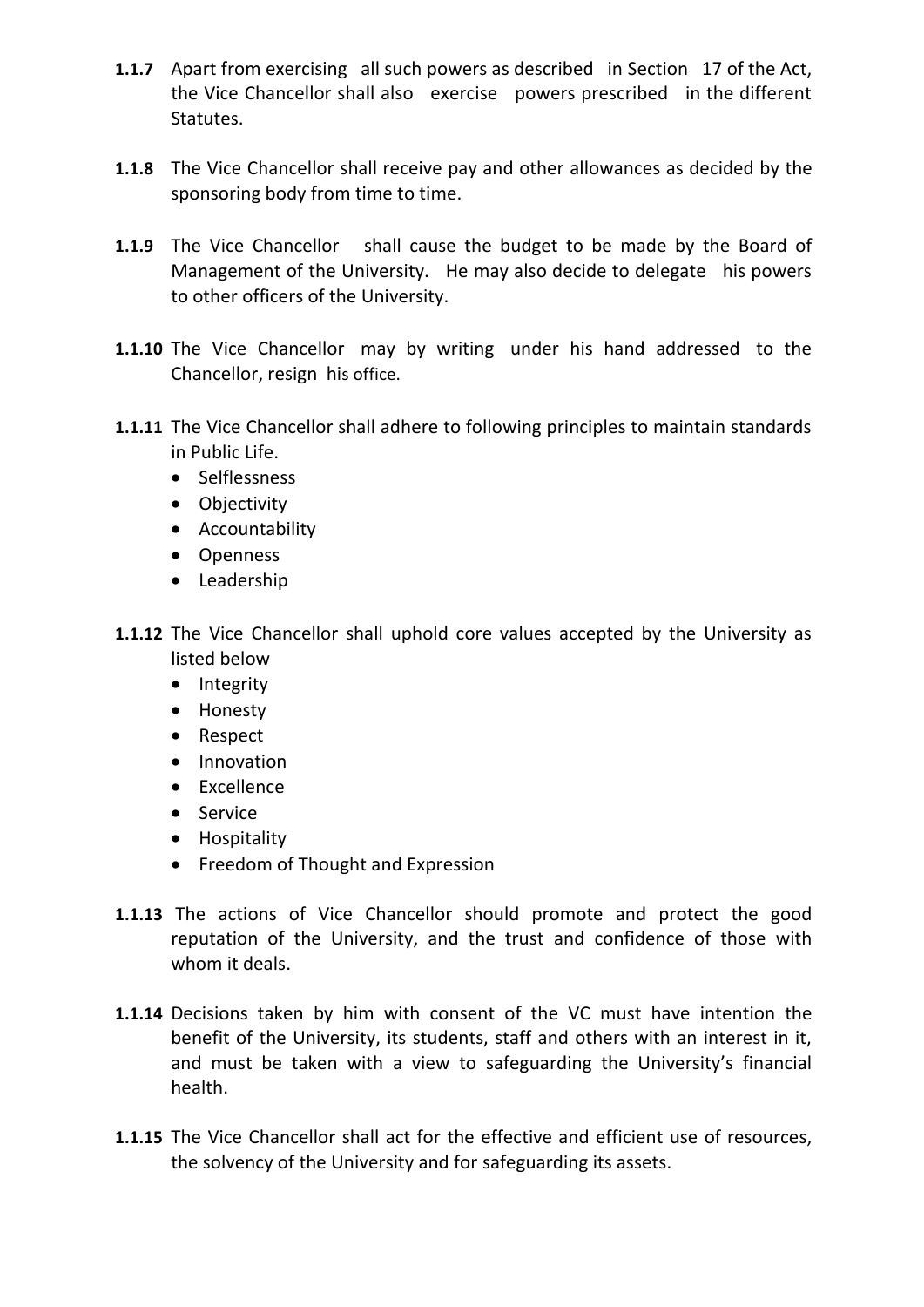- **1.1.16** The Vice Chancellor shall promote the interests of the University; act prudently with reasonable care, skill and diligence; complying with all legal responsibilities imposed on by law.
- **1.1.17** The Vice Chancellor shall act selflessly in the interests of the University; acting with integrity, in good faith, honestly, objectively, accountably and for a proper purpose; complying with good governance practice and principles.
- **1.1.18** The Vice Chancellor shall not act for profiting at the University's expense; in a sectional interest; and shall not misuse the position and authority.
- **1.1.19** The Vice Chancellor shall conduct in an orderly, fair, open and transparent manner.
- **1.1.20** The main function of the Vice Chancellor is to implement strategic policy approved by the GB in consultation and with concurrence of the Vice Chancellor.

# **1.2 APPOINTMENT, TERMS AND CONDITIONS AND CODE OF CONDUCT OF THE REGISTRAR**

- **1.2.1** The registrar will be a key officer of the University. All contracts shall be signed and all documents and records shall be authenticated by the Registrar on behalf of the University.
- **1.2.2** The Registrar shall be a full time salaried officer of the University and shall discharge his duties under general superintendence and control of the Vice Chancellor.
- **1.2.3** The appointment of the Registrar shall be made by the Governing Body on the recommendation of the expert committee constituted for the purpose. However, the first Registrar shall be appointed by the Sponsoring Body as per clause 18(1) of the Act. The subsequent Registrar, other than the first Registrar, shall be appointed by the Governing Body on the recommendation of the Expert Committee constituted for the purpose. The Expert Committee shall consist of :
	- (i) Vice Chancellor (Chairman)
	- (ii) Nominee of the Chancellor
	- (iii) One expert member approved by the Governing Body
	- (iv) One observer, nominated by the Chairman Regulatory Commission.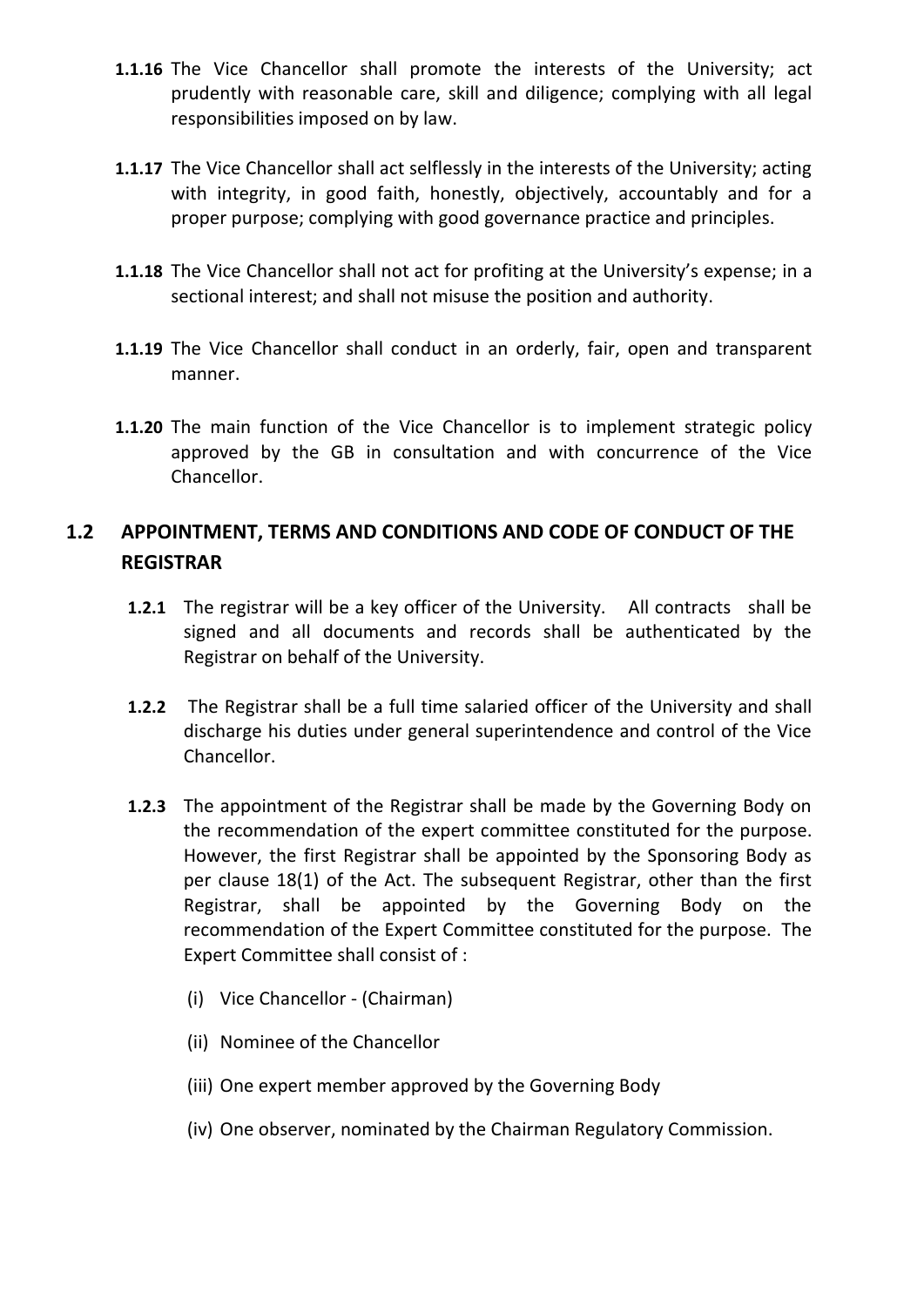#### **1.2.4** Selection of Registrar:

The University will follow the following procedure for the selection of the Registrar:

- (i) The University would invite applications for the post through the process of an advertisement in important Newspapers having wider circulation.
- (ii) A summary of the candidates applied for the post shall be prepared by the Committee consisting of three Professors of the University approved by the Governing Body for the purpose.
- (iii) The date of meeting of the Selection Committee will be fixed and a notice to this effect shall be given at least 15 days in advance.
- (iv) The Selection Committee shall interview and adjudge the merit of each candidate and send its final recommendation to the Governing Body.
- (v) If a suitable candidate is not found in the first advertisement, subsequent advertisements shall be issued.
- **1.2.5** When the Office of the Registrar falls vacant or when the Registrar is, by reason of illness or long absence due to any other reason, unable to perform his duties of the office, the duties of the office shall be performed by such person as the Chancellor may appoint for the purpose.
- **1.2.6** If at any time upon representation made or otherwise, and after making such inquiry as may be deemed necessary, the situation so warrants that the continuance of the Registrar is not in the interest of the University, the Vice-chancellor may request the Chancellor, in writing stating the reasons therein, for the removal of the Registrar. The Chancellor shall put up the matter for the consideration of the Governing Body whose decision shall be final. Provided that before taking such action of the removal, the Registrar shall be given an opportunity of being heard before the Chancellor.
- **1.2.7** The Registrar shall receive pay and other allowances as decided by the Governing Body from time to time.
- **1.2.8** The age of retirement of Registrar shall be sixty five years.
- **1.2.9** Duties of the Registrar shall include :
	- (i) Maintaining the records, the common property and any such other property of the University as the Governing Body may decide.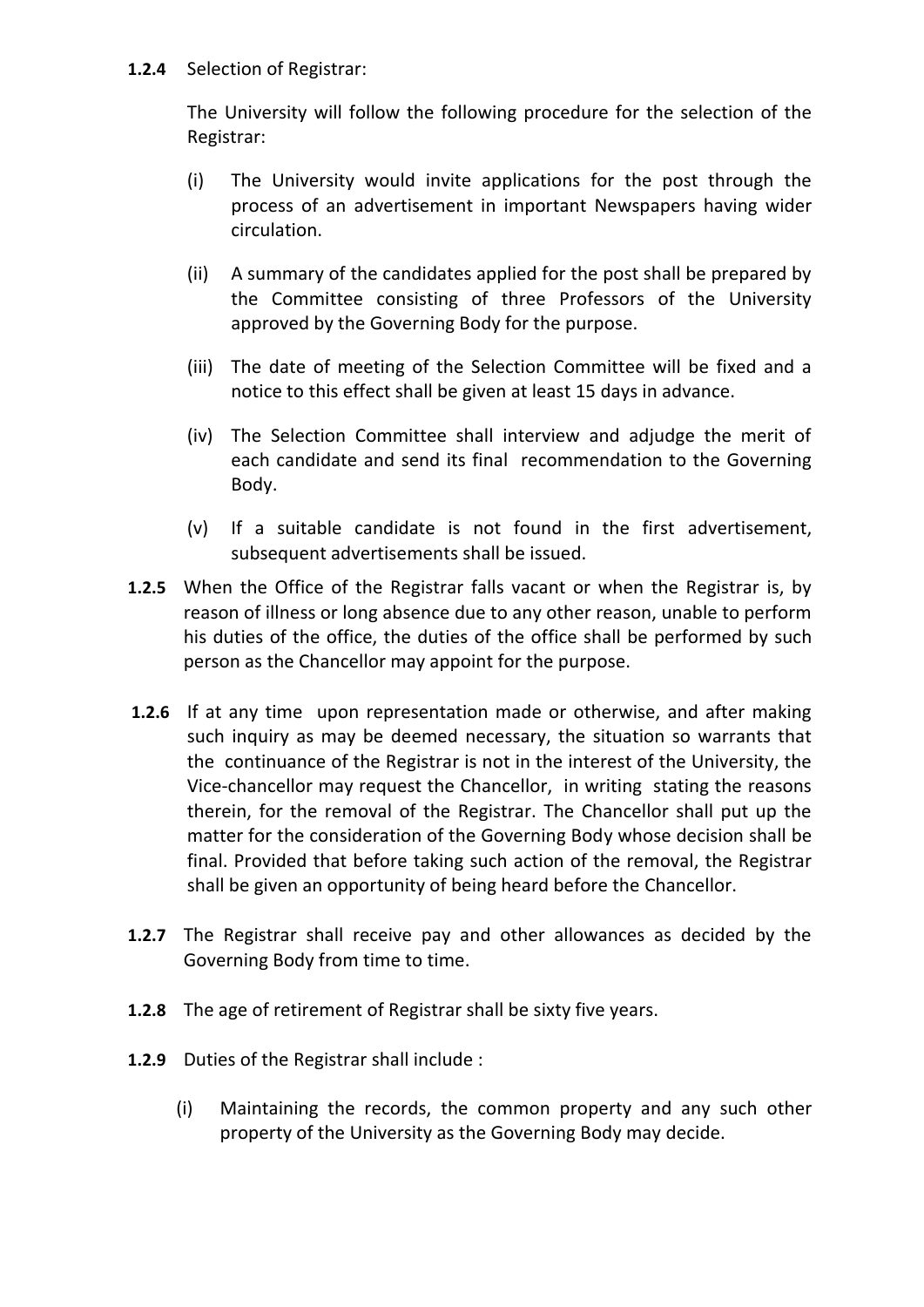- (ii) To conduct the official correspondence of the Governing Body, Board of Management, Academic Council and of any other committee. The Registrar shall be the Member-secretary but he shall not have a right to vote.
- (iii) To issue notices conveying the dates of meeting of the university authorities to the members and to make necessary arrangements for the conduction of the meeting and also for other assigned duties by the Governing Body I Board of Management from time to time. He will render desired assistance.
- (iv) The Registrar shall provide the copies of the Agenda of the meeting of the Governing Body, Academic Council, Board of Management, and such other bodies which are formed under the direction of the Vice Chancellor, and shall record the minutes and send the same to the Vice Chancellor and Chancellor. He shall also make available all such papers, documents and information as the Visitor/Chancellor/Vice Chancellor may desire.
- (v) He shall discharge all such functions as assigned to him by the Governing Body/Vice Chancellor of the University.
- (vi) The registrar shall have powers to take disciplinary action against the non teaching employees working in the University and can suspend them, pending inquiry with the approval of the Vice Chancellor.
- (vii) An appeal can be made to the Chancellor against any order of the Registrar. The Chancellor will be the final authority to take decision on the appeal.
- **1.2.10** The Registrar may by writing under his hand addressed to the Chancellor, resign his office.
- **1.2.11** The Registrar shall adhere to following principles to maintain standards in Public Life.
	- Selflessness
	- Objectivity
	- Accountability
	- Openness
	- Leadership
- **1.2.12** The Registrar shall uphold core values accepted by the University as listed below
	- Integrity
	- Honesty
	- Respect
	- Innovation
	- Excellence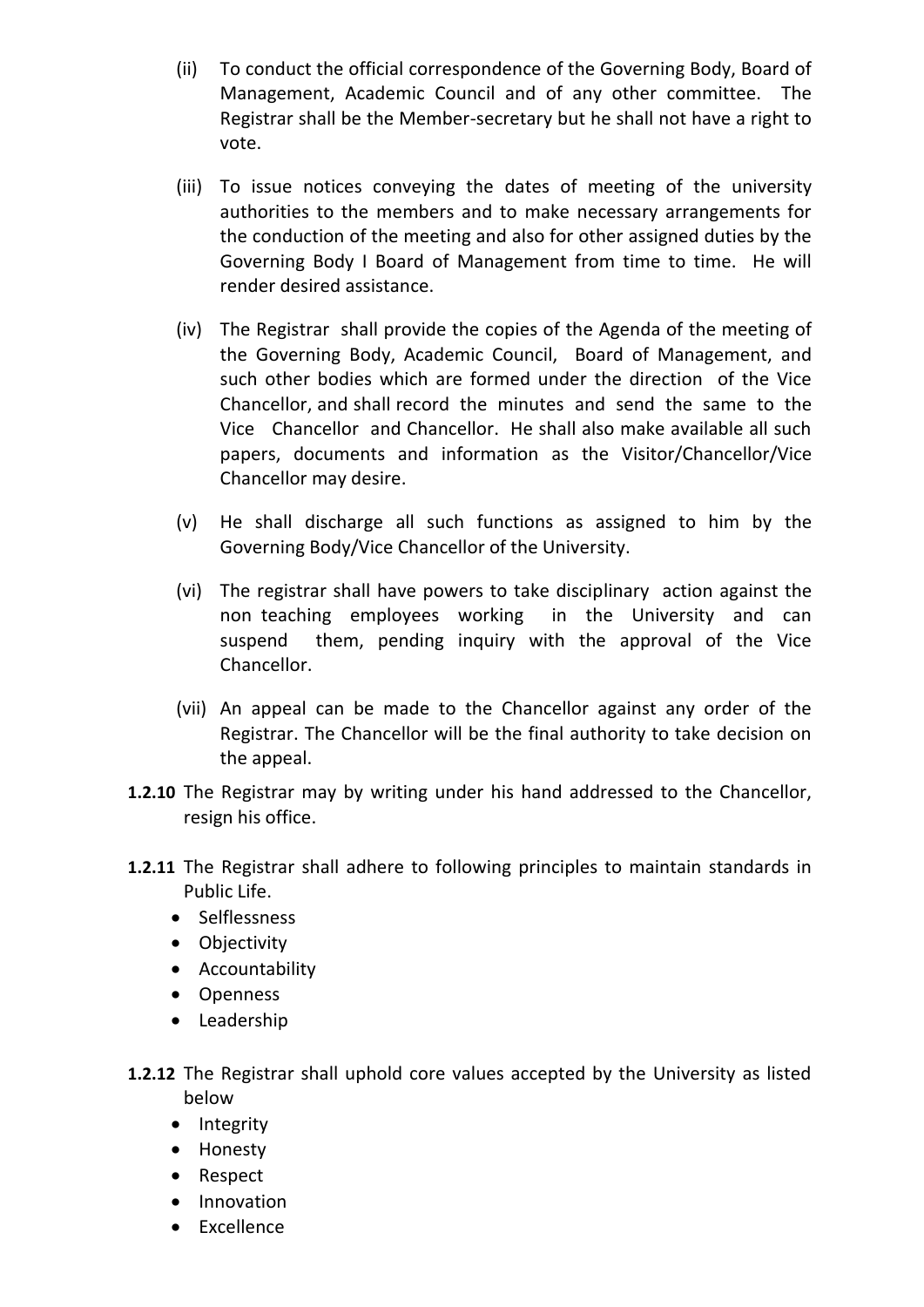- Service
- Hospitality
- Freedom of Thought and Expression
- **1.2.13** The actions of Registrar should promote and protect the good reputation of the University, and the trust and confidence of those with whom it deals.
- **1.2.14** Decisions taken by him with consent of the Registrar must have intention the benefit of the University, its students, staff and others with an interest in it, and must be taken with a view to safeguarding the University's financial health.
- **1.2.15** The Registrar shall act for the effective and efficient use of resources, the solvency of the University and for safeguarding its assets.
- **1.2.16** The Registrar shall promote the interests of the University; act prudently with reasonable care, skill and diligence; complying with all legal responsibilities imposed on by law.
- **1.2.17** The Registrar shall act selflessly in the interests of the University; acting with integrity, in good faith, honestly, objectively, accountably and for a proper purpose; complying with good governance practice and principles.
- **1.2.18** The Registrar shall not act for profiting at the University's expense; in a sectional interest; and shall not misuse the position and authority.
- **1.2.19** The Registrar shall conduct in an orderly, fair, open and transparent manner.
- **1.2.20** The main function of the Registrar is to implement strategic policy approved by the GB in consultation and with concurrence of the Registrar.

# **1.3 APPOINTMENT, TERMS AND CONDITIONS AND CODE OF CONDUCT OF THE CHIEF FINANCE & ACCOUNTS OFFICER (CFAO)**

- **1.3.1** The Chief Finance and Accounts Officer (CFAO) shall be a key officer of the University responsible for handling accounts and finances of the University.
- **1.3.2** The CFAO will be a full time salaried officer of the University and shall discharge his duties under general superintendence and control of the Vice Chancellor.
- **1.3.3** The appointment of the CFAO shall be made by the Chancellor on the recommendation of the Sponsoring Body.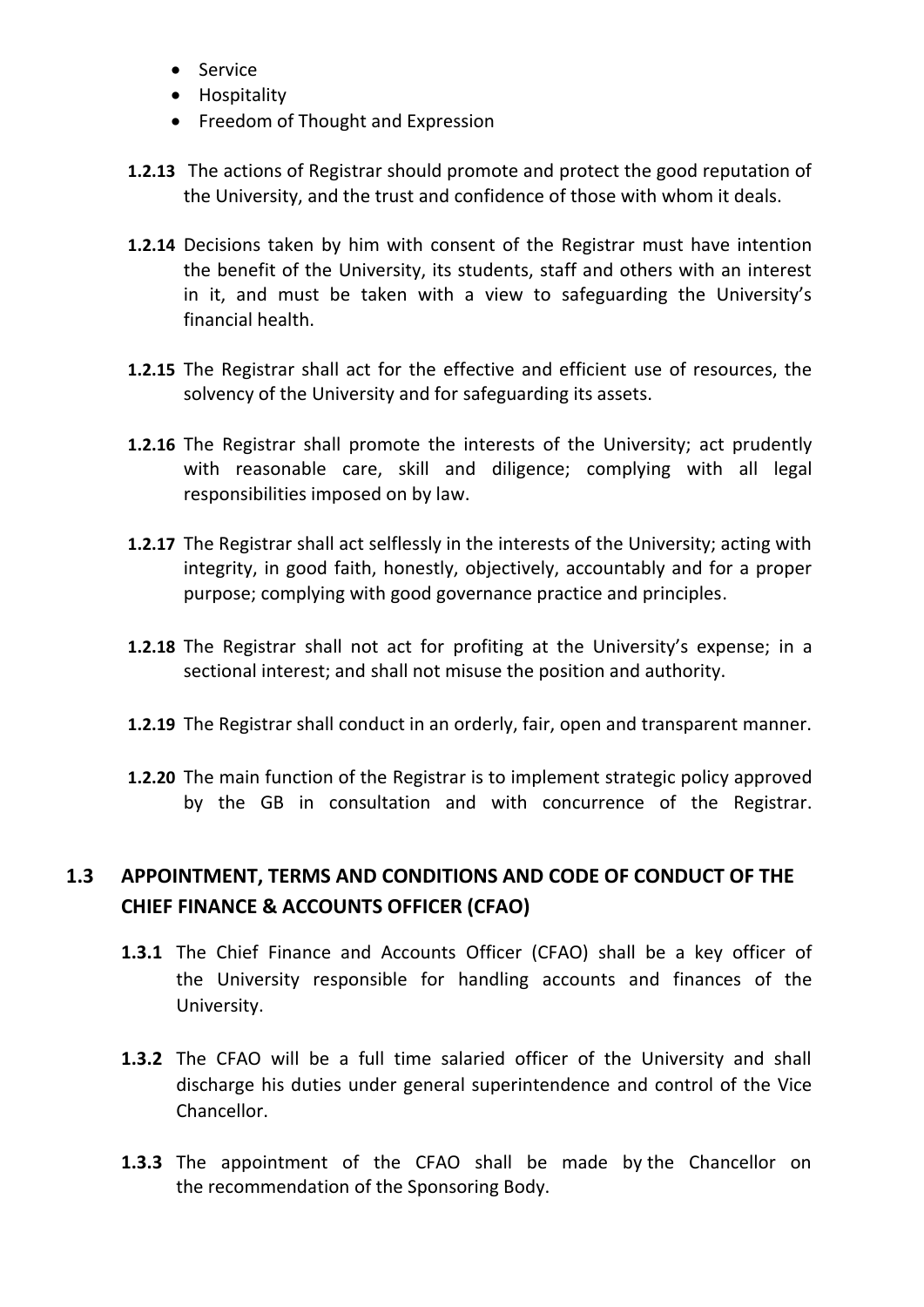- **1.3.4** When the Office of the CFAO falls vacant or when the CFAO is, by reason of illness or long absence due to any other reason, unable to perform his duties of the office, the duties of the office shall be performed by such person as the Chancellor may appoint for the purpose.
- **1.3.5** If at any time upon representation made or otherwise, and after making such inquiry as may be deemed necessary, the situation so warrants that the continuance of the CFAO is not in the interest of the University, the Vicechancellor may request the Chancellor, in writing stating the reasons therein for the removal of the CFAO.
- **1.3.6** The Services of the CFAO can be terminated by the Chancellor on the recommendation of the Vice Chancellor by giving him one month's notice or one month's salary in lieu of notice, provided. That before taking such action of removal, the CFAO shall be given an opportunity of being heard by the chancellor.
- **1.3.7** The CFAO shall receive pay and other allowances as decided by the Governing Body from time to time.
- **1.3.8** The age of retirement of CFAO shall be sixty five years.
- **1.3.9** Duties of the CFAO shall include:
- **1.3.9.1** The Chief Finance & Accounts Officer shall be responsible for managing the Accounts and Funds of the University, for maintaining the records properly, and for regularly getting they audited.
- **1.3.9.2** The Chief Finance & Accounts Officer shall supervise, control and regulate the working of Accounts and Finance of the University.
- **1.3.9.3** Maintaining the financial records and any such other finance related records of the University as the Governing Body may decide.
- **1.3.9.4** He shall discharge all such functions as assigned to him by the Governing Body Vice Chancellor of the University.
- **1.3.10** The CFAO shall adhere to following principles to maintain standards in Public Life.
	- Selflessness
	- Objectivity
	- Accountability
	- Openness
	- Leadership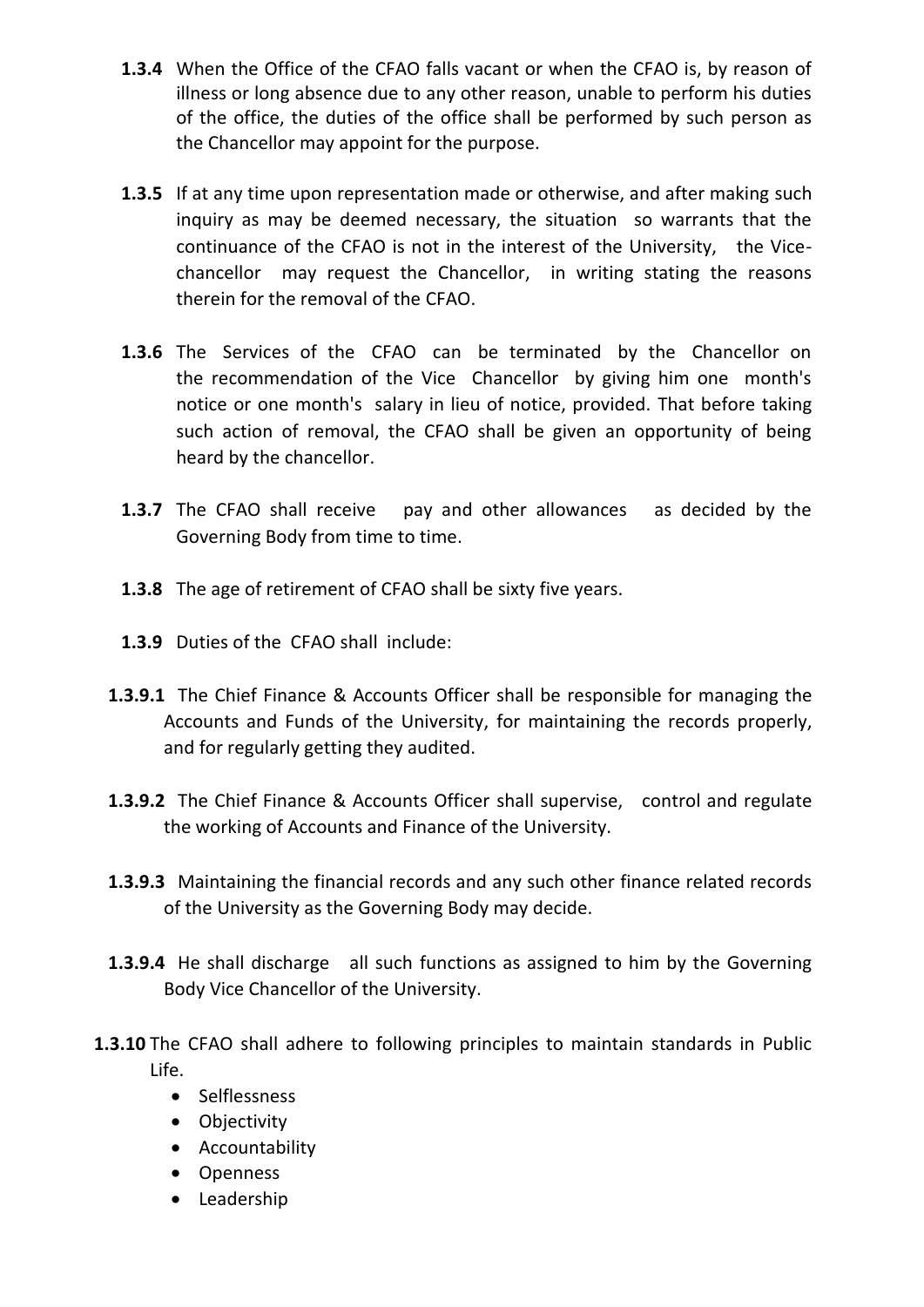**1.3.11** The CFAO shall uphold core values accepted by the University as listed below

- Integrity
- Honesty
- Respect
- Innovation
- Excellence
- Service
- Hospitality
- Freedom of Thought and Expression
- **1.3.12** The actions of CFAO should promote and protect the good reputation of the University, and the trust and confidence of those with whom it deals.
- **1.3.13** Decisions taken by him with consent of the CFAO must have intention the benefit of the University, its students, staff and others with an interest in it, and must be taken with a view to safeguarding the University's financial health.
- **1.3.14** The CFAO shall promote the interests of the University; act prudently with reasonable care, skill and diligence; complying with all legal responsibilities imposed on by law.
- **1.3.15** The CFAO shall act selflessly in the interests of the University; acting with integrity, in good faith, honestly, objectively, accountably and for a proper purpose; complying with good governance practice and principles.
- **1.3.16** The CFAO shall not act for profiting at the University's expense; in a sectional interest; and shall not misuse the position and authority.
- **1.3.17** The CFAO shall conduct in an orderly, fair, open and transparent manner.

### **1.4 CODE OF CONDUCT COMMON TO ALL EMPLOYEES OF THE UNIVERSITY**

**1.4.1** The All the Employees of the University shall adhere to following principles to maintain standards in Public Life.

- Selflessness
- Objectivity
- Accountability
- Openness
- Leadership

**1.4.2** The All the Employees of the University shall uphold core values accepted by the University as listed below

- Integrity
- Honesty
- Respect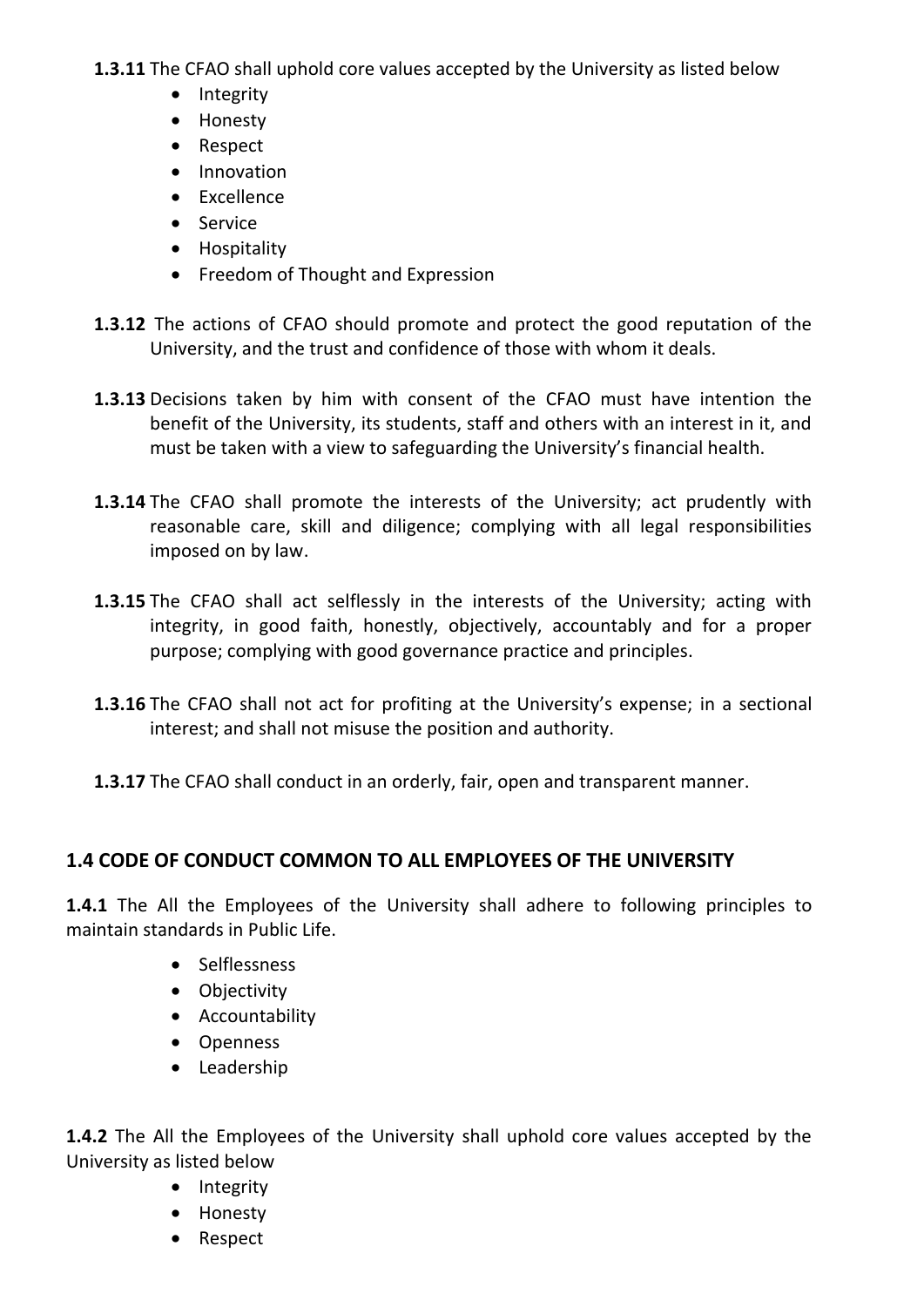- Innovation
- Excellence
- Service
- Hospitality
- Freedom of Thought and Expression
- **1.4.3** The actions of All the Employees of the University should promote and protect the good reputation of the University, and the trust and confidence of those with whom it deals.
- **1.4.4** The All the Employees of the University shall act selflessly in the interests of the University; acting with integrity, in good faith, honestly, objectively, accountably and for a proper purpose; complying with good governance practice and principles.
- **1.4.5** The All the Employees of the University shall conduct in an orderly, fair, open and transparent manner.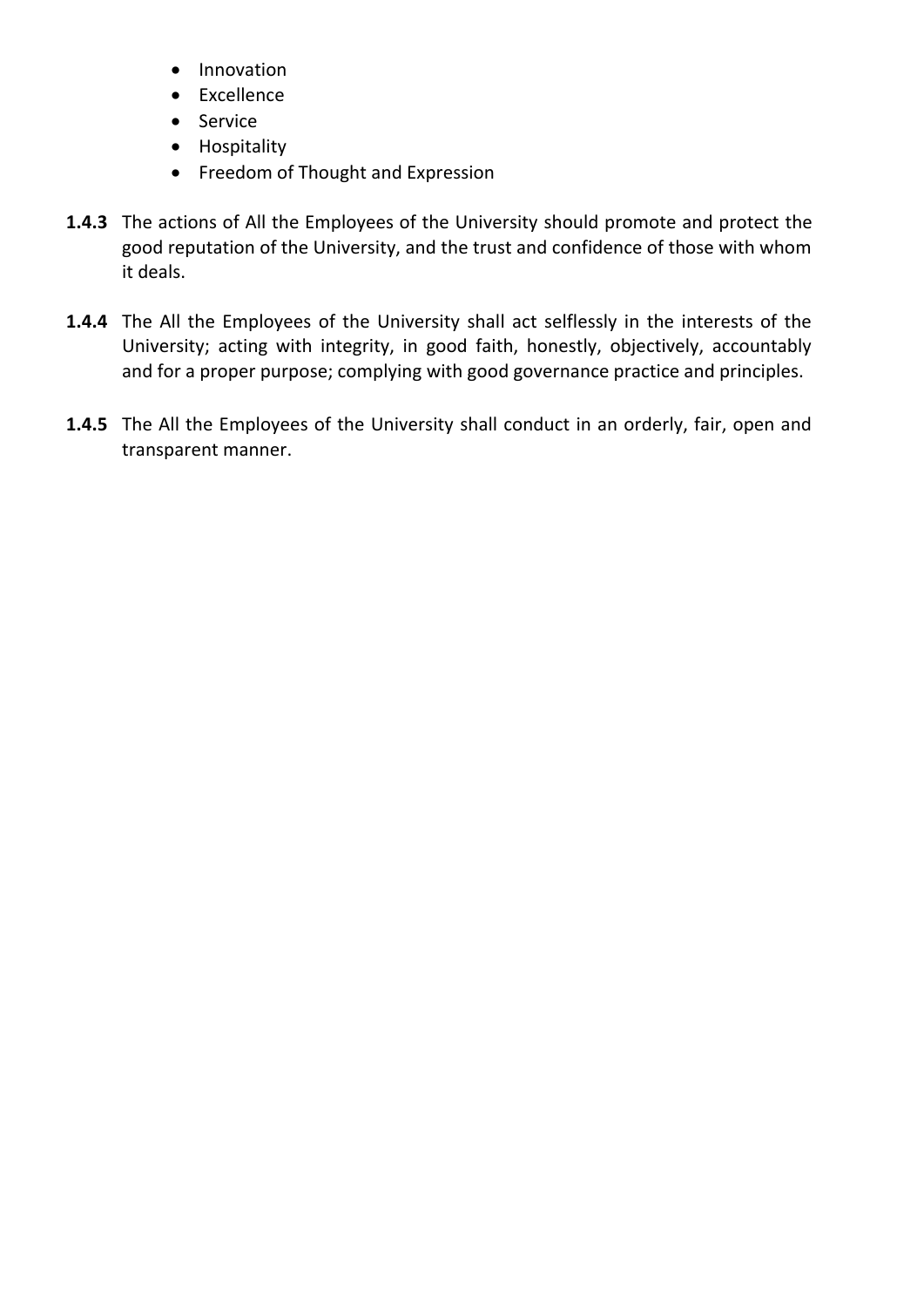# **APPOINTMENT AND SERVICE CONDITIONS OF TEACHING EMPLOYEES**

### **2.1 APPOINTMENT OF TEACHING STAFF OF THE UNIVERSITY**

- **2.1.1** For the teaching positions in the University namely the Professors, Associate Professors, Assistant Professors and Lab Technicians the Board of Management may recommend to the Governing Body for filing up the vacancies available in different departments of the University based on the requirements & justification presented by respective Deans/Heads.
- **2.1.2** The Governing Body shall assess the recommendations of the Board of Management and approve filling up of vacancies through an open advertisement and selection process from time to time.
- **2.1.3** Teaching positions (Professors, Associate Professors, Assistant Professors, and Lab Staff) shall be advertised in the national daily I News Papers of wide circulation clearly mentioning the essential qualifications and pay scale for each advertised post as per norms prescribed by the University Grants Commission (UGC) or any other Regulatory Body.
- **2.1.4** An Screening Committee consisting of three members, appointed by the Vice Chancellor shall screen all the applications and prepare a summary of all the candidates satisfying the essential qualifications and to be called for the interview. Also a list of candidates rejected and not to be called for the interview shall he made separately giving reasons for the rejection.
- **2.1.5** Summary of all the screened applications shall be made available to the Selection Committee at the time of interview.
- **2.1.6** The Selection Committee shall consist of the following members;
- **2.1.6.1** The Vice-Chancellor : Chairman
- **2.1.6.2** One observer, not connected with the University in any manner, to be nominated by the Chairman, Regulatory Commission.
- **2.1.6.3** Three subject experts nominated by the Vice Chancellor from a panel of experts approved by the Governing Body.
- **2.1.6.4** One observer nominated by the Chancellor.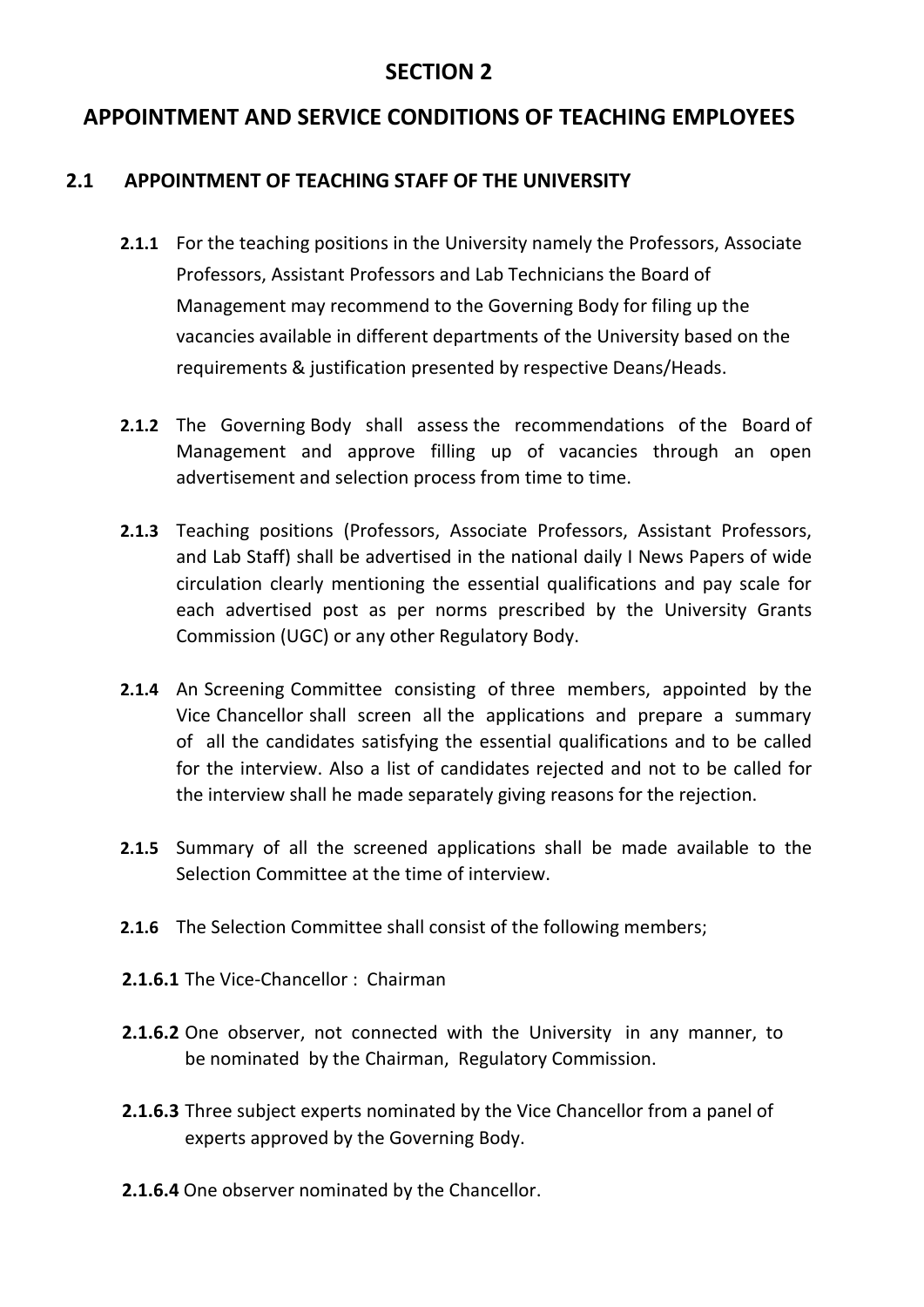**2.1.7** The Selection Committee shall recommend to the Governing Body the names, arranged in order of merit, if any, of the persons whom it considers suitable for the posts.

Provided that no recommendation shall be made unless at least two subject experts and the Observer under clause 2.1.6 mentioned above, are present in the Selection Committee meeting.

- **2.1.8** After the approval of appointments, as recommended by the Selection Committee, by the Governing Body, appointment letters will be issued by the Registrar.
- **2.1.9** In addition to full-time teachers, the Board of Management I Chancellor may also decide to engage for a fixed period, part-time, contractual and I or assignment based positions, either through direct recruitment or outsourcing. The terms and conditions (such as honorarium, TA/DA: conveyance charges etc) of such engagements will be decided by the Governing Body of the University, from time to time.

| Sr. No.        | <b>Designation</b>         | <b>Scale of Pay</b> | <b>Remarks</b>                                                                                                                                     |
|----------------|----------------------------|---------------------|----------------------------------------------------------------------------------------------------------------------------------------------------|
|                | <b>Professor</b>           | 37400-67000         | Other benefits like<br>GP, DA etc will be as<br>placement in<br>per<br>the scale at the time<br>appointment<br>of<br>subject to approval<br>of BoM |
| $\overline{2}$ | <b>Associate Professor</b> | 37400-67000         |                                                                                                                                                    |
| 3              | <b>Assistant Professor</b> | 15600-39000         |                                                                                                                                                    |

# **PAY SCALE OF TEACHING STAFF**

Normally appointments will be done on Probation for a period of one year during which teacher may be placed on scale at specific stage on consolidated pay which will be regularised for other benefits/perks on satisfactory performance. If a candidate lack in minor QR & experience requirement, Selection Committee may recommend placement of the candidate of lower consolidated pay with some time period allowance to make up the deficiency in QR subject to approval of BoM.

The pay will be fixed for **Basic in the scale,** plus the **grade pay if permitted,** plus the **Special Allowances**. However for the period of probation it will be treated as consolidated. After probation increment will be based on the above fixation in each aspect of the structure.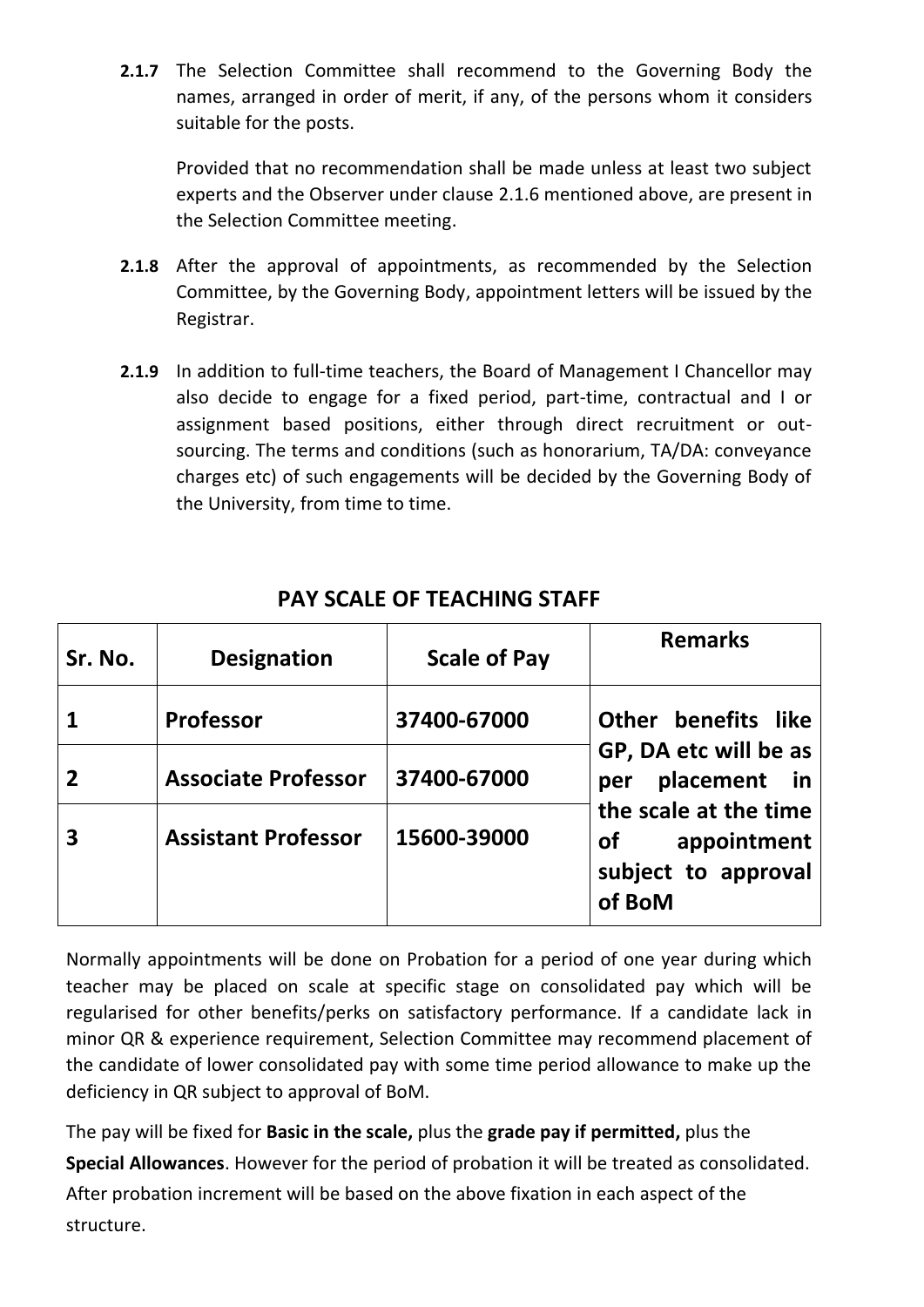# **APPOINTMENT AND SERVICE CONDITIONS OF NON-TEACHING EMPLOYEES**

- **3.1.1** The following types of non-teaching employees will be employed by the University
	- **3.1.1.1** Permanent/Probationary employees
	- **3.1.1.2** Contractual employees
	- **3.1.1.3** Casual employees
	- **3.1.2** Permanent employee means an employee who is appointed against a clear vacancy. The probationary period for such employees will be of two years.
	- **3.1.3** Contractual employee means an employee who is appointed on contract for a specified period.
	- **3.1.4** Casual Employee means an employee who is engaged on the basis of a Muster Roll.
	- **3.1.5** The terms of service conditions of all the above types of employees and arbitration procedures shall be as prescribed by the BoM of the University with the approval of the Sponsoring Body.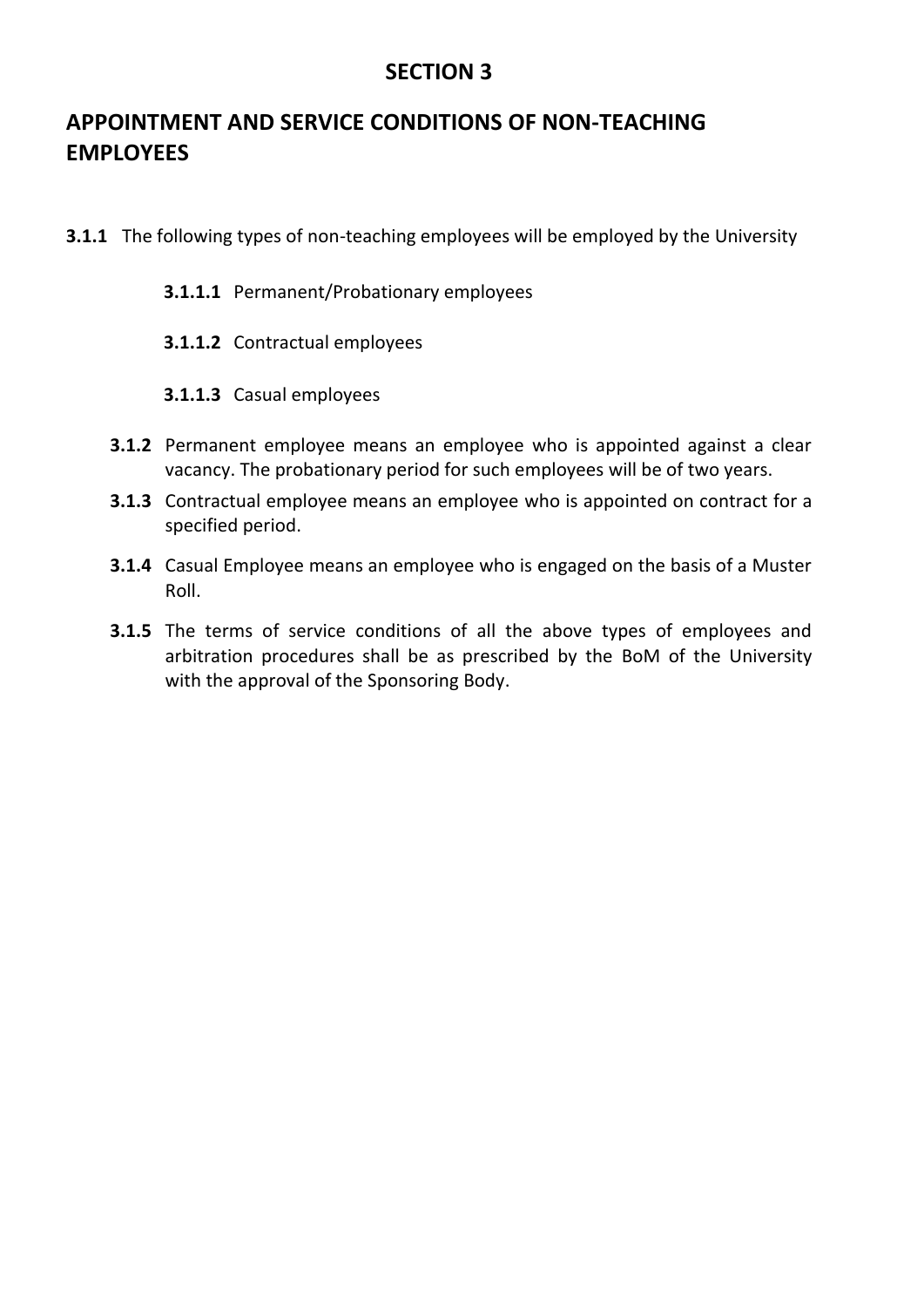# **OTHER OFFICERS OF THE UNIVERSITY**

**4.1**The following shall be the other Officers of the University:

### **4.1.1 Controller of Examination :**

- **4.1.1.1** Controller of Examination will be an officer of the university and shall be appointed by the Vice Chancellor from amongst the Teachers of the University.
- **4.1.1.2** When the office of the Controller of Examination is vacant or when the Controller of Examination is, by reason of illness or absence for any other cause, unable to perform the duties of the office, the duties of the office shall be performed by such person as the Vice Chancellor may appoint for the purpose.
- **4.1.1.3** The Controller of Examination shall control the conduct of examinationsand all other arrangements necessary therefore and execution of all processes connected therewith.

### **4.1.2 Librarian :**

The Librarian shall be a full time salaried officer of the University, and his appointment will be made following the procedure as laid down in the Statute No.(21), through the clause (3) to (9) for the teachers.

### **4.1.3 Dean Student Welfare (DSW):**

The Dean Students Welfare shall be an officer of the University and shall be appointed by the Vice-Chancellor from amongst the Teachers of the University.

**4.2**The powers and responsibilities of the Controller of Examination, the Librarian and the Dean Student Welfare (DSW) shall be as specified by the BoM of the University.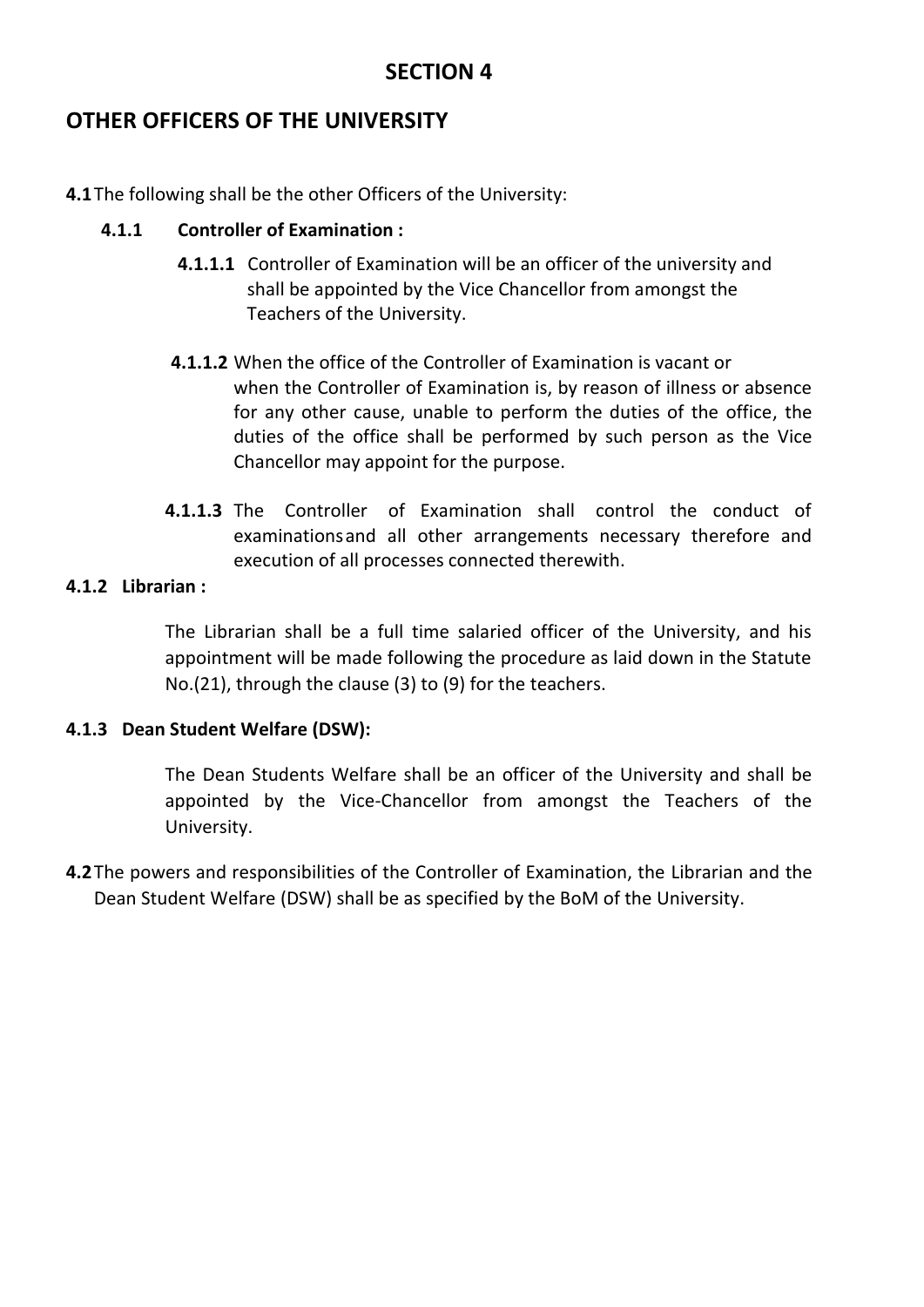# **SECTION 5 SERVICE CONDITIONS OF THE STAFF**

- **5.1.1** Following will be the service condition of the staff.
- **5.1.2** Normally an employee will be on probation for a period of 1 to 2 years. The probationary period could be extended if required by the appointing authority. Services may be discontinued on unsatisfactory performance with due warning after probation period.
- **5.1.3** His/her gross pay during the probation period will be as decided by the selection committee.
- **5.1.4** The regularization of the probationary period would depend upon the suitability of His/her work performance during the period of probation. The decision of the appointing authority on the suitability confirmation/ probation shall be final and binding. There is no right with period to be confirmed on completion of probation.
- **5.1.5** He/she will not be allowed to leave the job during the academic year. He/she will have to get NOC from AISECT University Bhopal for applying for any job in any other organization.
- **5.1.6** Experience certificate will be issued to an employee after service of minimum one academic year.
- **5.1.7** He/she will have to submit the proof regarding His/her date of birth, educational qualifications, two passport size photographs, and physical fitness certificate from an approved registered medical practitioner at the time of joining.
- **5.1.8** His/her continuous unauthorized absence from the duty after 7 days will lead to the termination of his/ her services from the date of absence.
- **5.1.9** He/she will be under disciplinary control of the Registrar/Deans of various departments of AISECT University. His/her duties and assignment will be fixed by the Registrar/Dean/Principal.
- **5.1.10** His/her leave will be governed by AISECT University leave Rules, as Amended from time to time.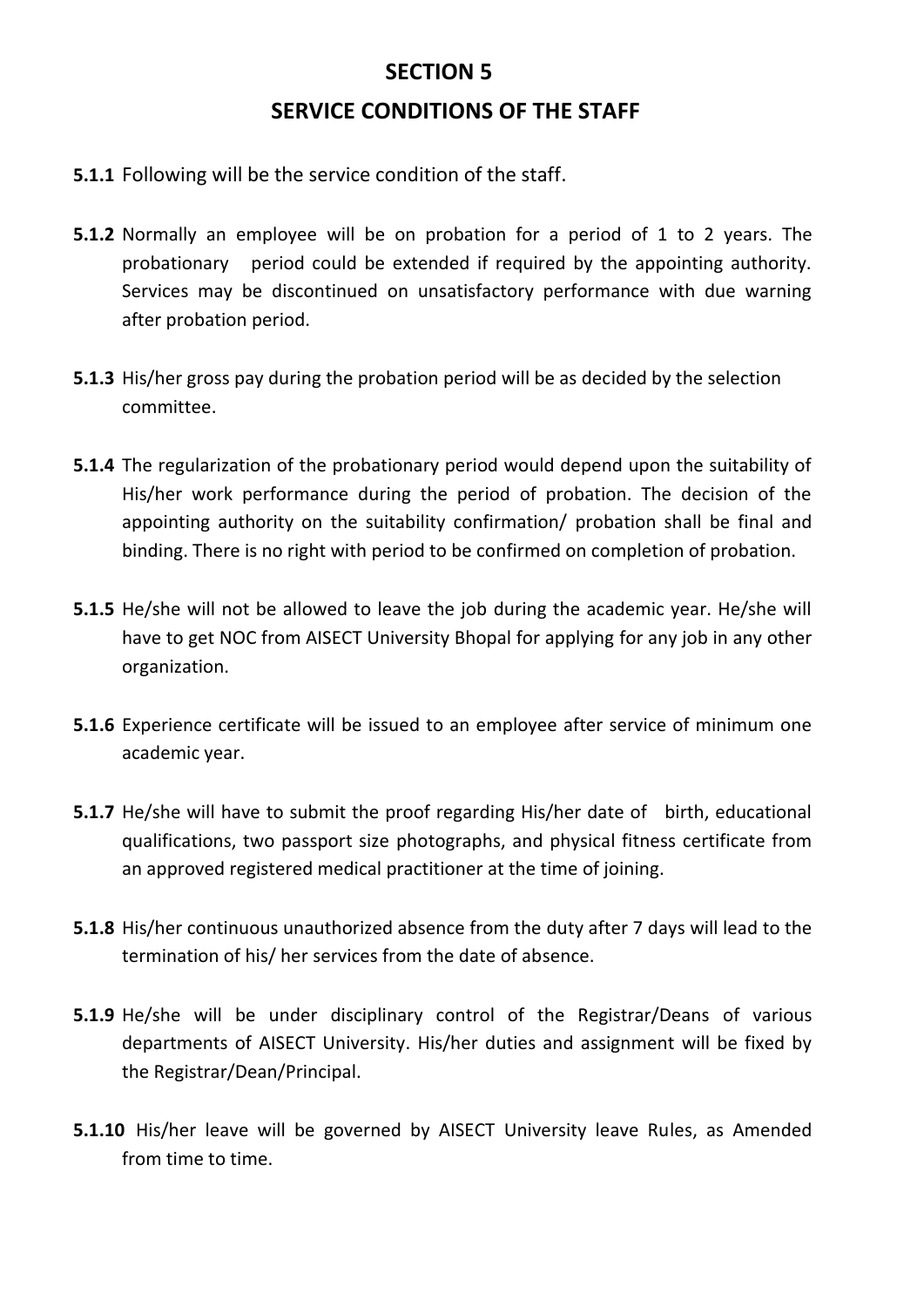- **5.1.11** He/she will join within date specified in appointment letter and is required to submit his joining report to the Registrar, AISECT University, Bhopal on the 1st day of joining duties. If He/she does not join the duty within the assigned date the appointment letter will be automatically cancelled.
- **5.1.12** He/she will not be allowed for running teaching /coaching classes without prior permission of appointing authority.
- **5.1.13** His/ her service can be terminated without assigning any reason by giving one month salary/notice during probation period and three months' salary/notice after confirmation.
- **5.1.14** He/she can resign from the service by giving one month salary/notice during the probation period and three months salary/notice after confirmation.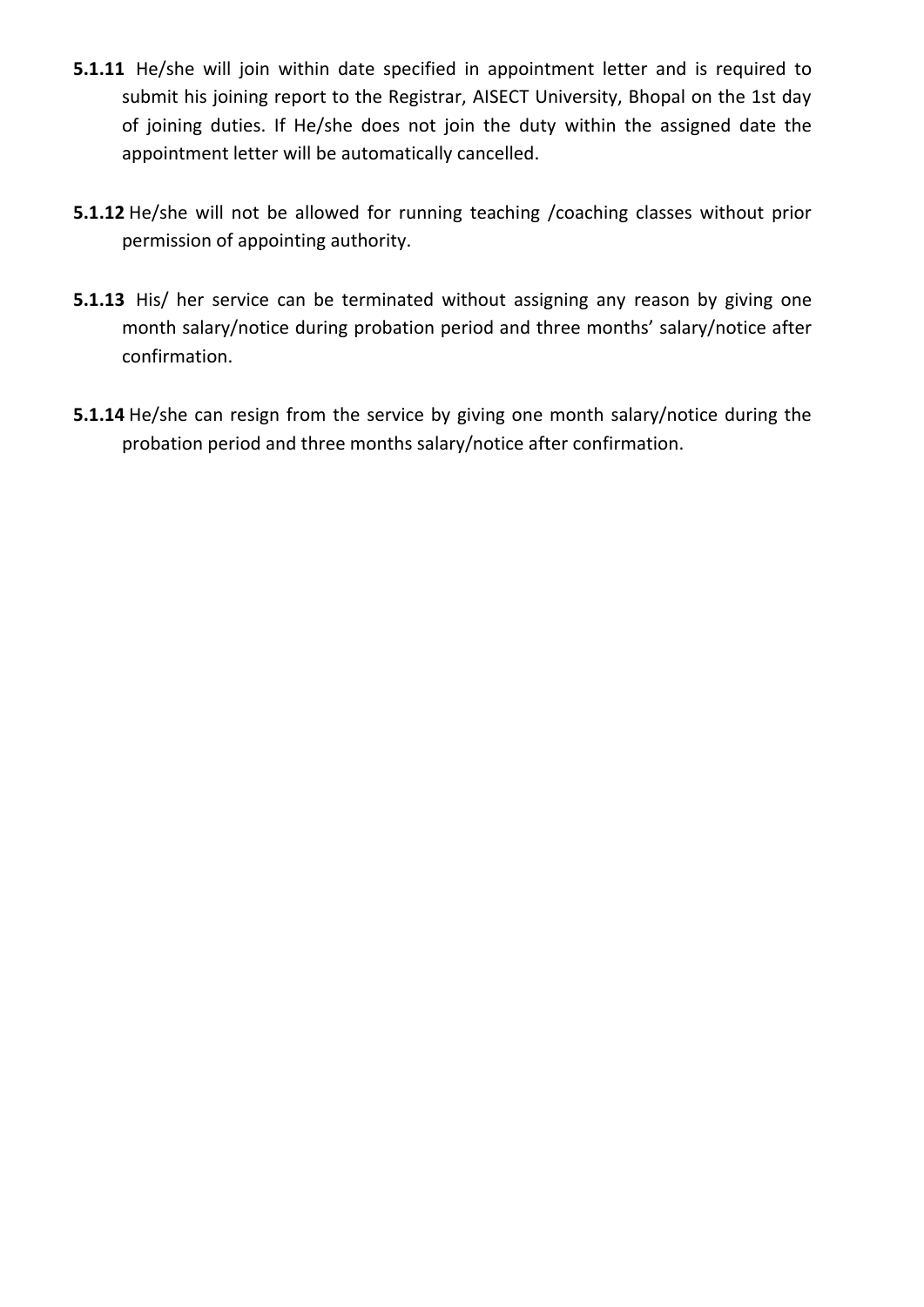# **LEAVE POLICY**

### **6.1 Policy for Leave Entitlement**

AISECT University will enforce the annual leave policy with effect from **1 st of July.**  For the purpose of counting, 'year' would mean 'academic year', that is from 1<sup>st</sup> **July to 30th June** of every year.

**All employee leaves will be monitored strictly and exceeding the quota allocated is not permissible.** 

**All leaves will be subject to approval from the competent authority and should not be taken as a right. Any unauthorised (unapproved) leave shall be taken as leave without pay. Employee shall not proceed on leave unless leave has been approved by the competent authority. It is the responsibility of employee to ascertain that leave has be approved before proceeding on leave.**

| Category                               | <b>Teaching</b> | <b>Non Teaching</b> |
|----------------------------------------|-----------------|---------------------|
| <b>Public Holidays</b>                 | 16              | 16                  |
| <b>Earned Leave</b>                    | 11              | 21                  |
| <b>Casual Leave</b>                    | 06              | 06                  |
| Semester Break / Year<br>Break (B.Ed.) | $5 - 5/10$      | <b>None</b>         |

The following will be the types of leaves and their allocation.

**6.2 Supporting Staff will be eligible for 1 day leave per month** which is a total of 12 days flat leave apart from the Public Holidays.

### **6.3 Absence from duty without intimation will be counted as doubl***e* **leave for the duration of absence.**

Unless in emergent conditions-

- Unsanctioned and uninformed leaves may be considered as an act of indiscipline and may adversely affect performance appraisal.

Leaves of VC/Pro VC/Registrar will be sanctioned by the Chancellor.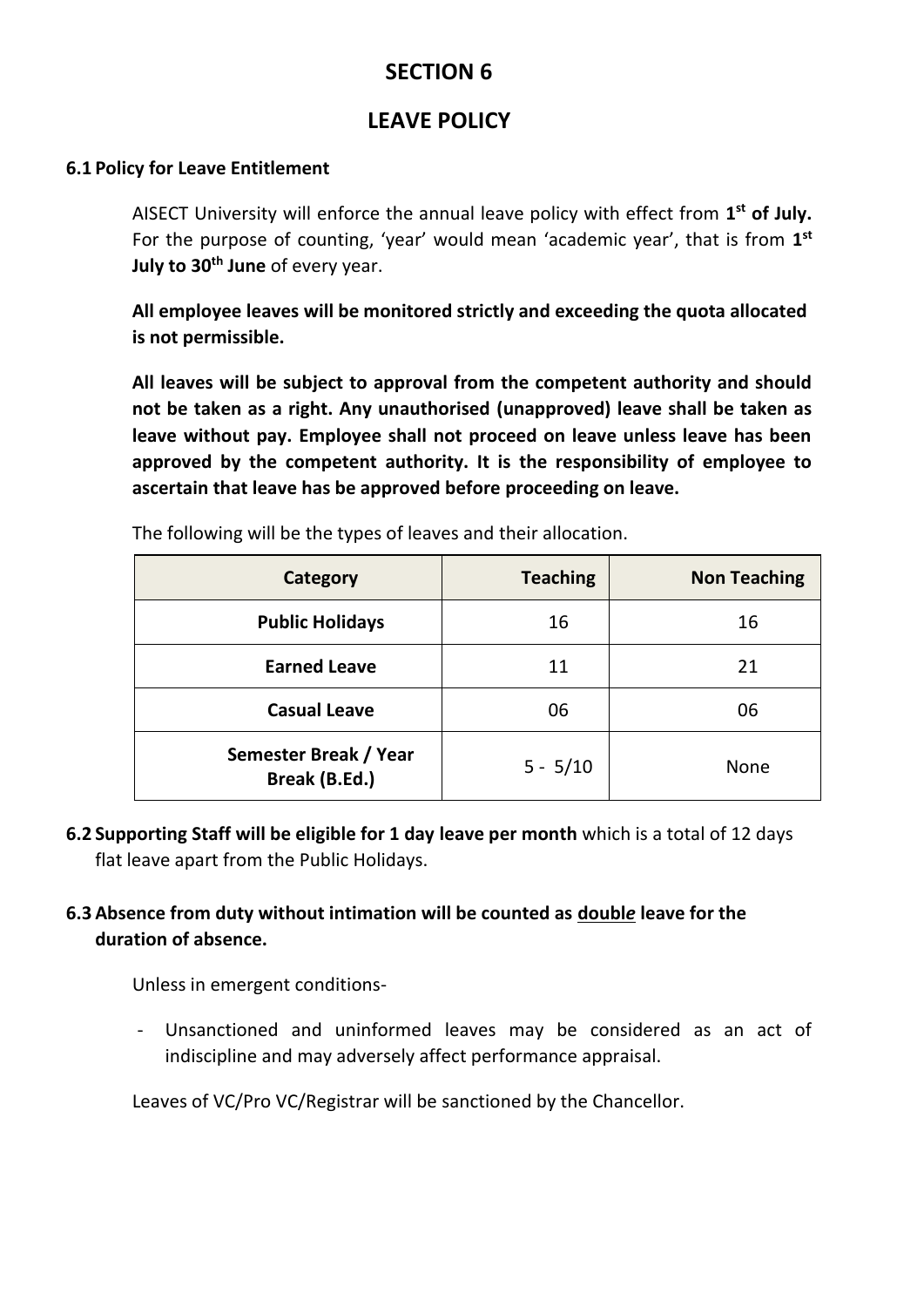### **6.4Types of Leaves**

### **6.4.1 Earned Leave**

On completion of one full year of service with the University one can avail Earned Leave during the next one year.

Earned Leave as other leaves has to be recommended in written by your Department Head. When you intend to take leave for more than 2 days at a stretch please discuss the issue with HOD at least 15 days in advance. If there is an important activity you are involved with, the Registrar has the right to reject your leave application. Please keep the University's calendar of activities in mind while considering taking leave.

If you take EL combined with a Sunday, the Sunday will not be deducted as leave.

#### **6.4.2 Casual Leave**

On completion of one full year of service with the AISECT University one can avail Casual Leave during the next one year. These leaves need to be used during the year and cannot be carried forward.

### **6.4.3 Semester Break**

On completion of one full year of service with AISECT University the teaching staff is eligible for semester Break of five (5) days twice in a year and 10 days yearly break for B.Ed teaching Staff. This leave is permissible for first two children.

#### **6.4.4 Maternity Leave**

Married female employees of the University are entitled to Maternity Leave not exceeding 12 weeks. Maternity leave can be granted in conjunction with other leaves provided the total period of absence does not exceed 14 weeks. The application for leave should be supported with a copy of Medical Certificate from a registered Medical Practitioner. This leave is permissible for first two children.

### **6.4.5 Paternity Leave**

Married Male employees of the University are entitled to Paternity Leave of 6 days. Paternity Leave can be granted in conjunction with other leaves provided the total period of absence does not exceed 10 days. The application for leave should be supported with a copy of Medical Certificate from a registered Medical Practitioner. This leave is permissible for first two children.

### **6.4.6 Other Permissible Absence**

**6.4.6.1** Faculties fulfilling the criteria of one year of service can attend maximum of 2 International and 2 National Conference / Seminar /Workshop for paper presentation during an academic year. For this, academic leave can be availed for actual number of days only after due approval.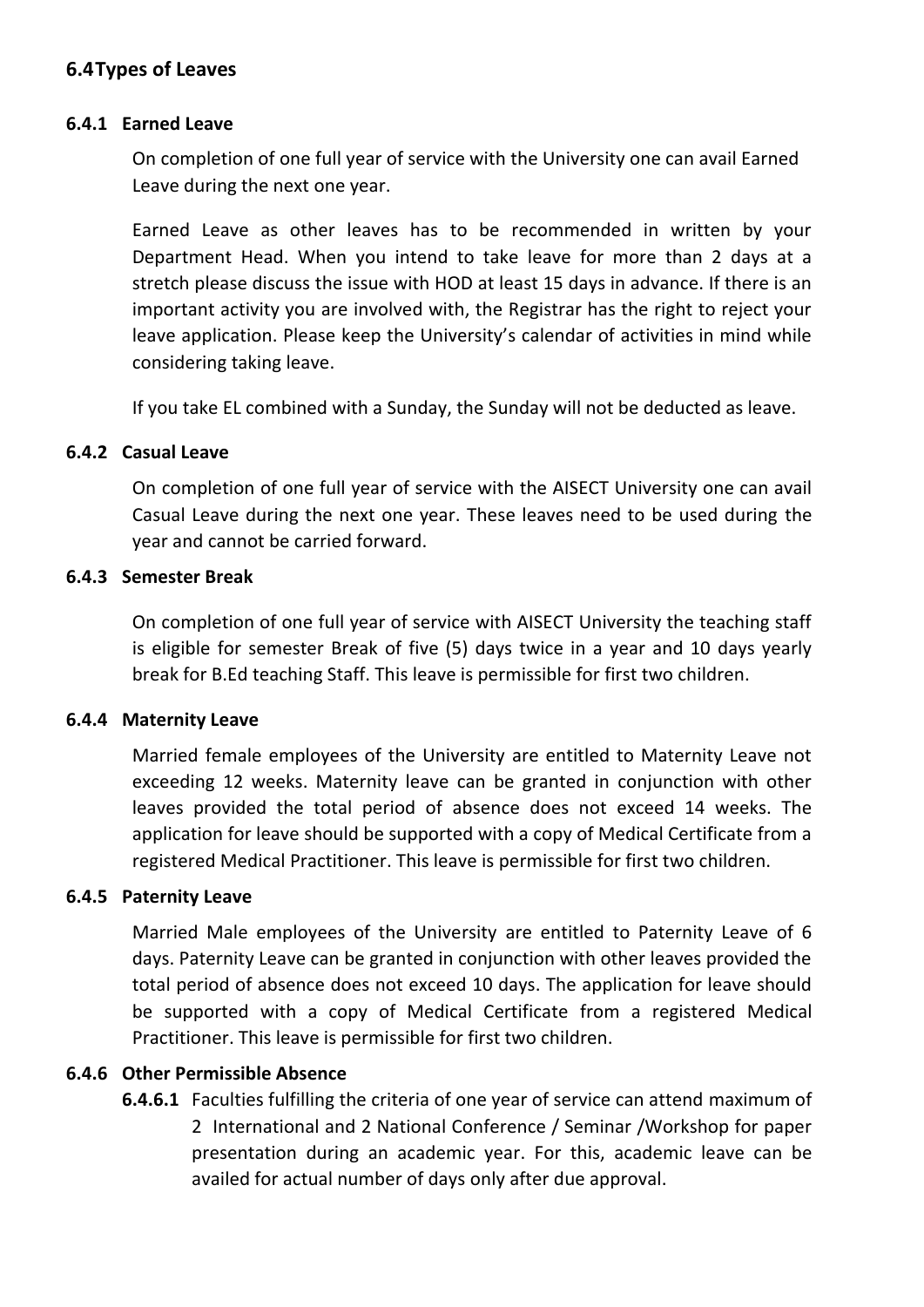- **6.4.6.2** Faculty absent for official job of the university after due approval may avail duty leave subjects prior approval of the absence.
- **6.4.6.3** He / she can attend one Refresher Course during the tenure of 2 year of his/her service (The actual number of days of refresher course has to be approved by the concerned sanctioning authority)
- **6.4.6.4** Semester break is permitted to those faculties who have completed one year in the University as on date to avail this facility semester break can be availed only after due approval.

### **6.5Leave encashment after resignation**

If the employee has any earned leave left over post his resignation, he is entitled to encash the amount for the same number of days provided the same is not greater than 10 days. To avail himself of this amount he needs to serve the **mandatory notice period of 1 month at Teaching Staff levels and 2 months for HOD, Management In charge, Dean and Principal Levels.** 

### **6.6New Employees Leave Policy**

New employees are entitled to a maximum of 1 day per month leave during the 1 year probation period. In case a new employee takes more than 1 day per month leave during this period, it will be Leave without Pay (LWP). After the probation period, all employees are entitled to the standard leave for the following year.

### **6.7Leave application Procedure**

- **6.7.1 Step 1:** An application in the prescribed format is to be submitted to respective HOD for recommendation at least 5 days in advance (15 days in advance for leave greater than 2 days continuously). HOD might decide not to recommend leave in which case the issue ends there and employee is not entitled to the applied leave. Merely forwarding the leave application will be considered as not recommended.
- **6.7.2 Step 2:** On recommendation from the HOD the application will be forwarded to Dean of Faculty who may approve/reject the application. Merely forwarding the leave application will be considered as not recommended.
- **6.7.3 Step 3:** For teaching staff leave sanctioning authority will be respective Deans and in his/her absence the Pro VC. For non teaching staff sanctioning authority will be Registrar.
- **6.7.4 Step 4: A**uthority of leave sanctioning for deans will be Pro VC.
- **6.7.5 Step 5:** AR **(**HR) will compile application form in concerned personal files leave records for year end reconciliation.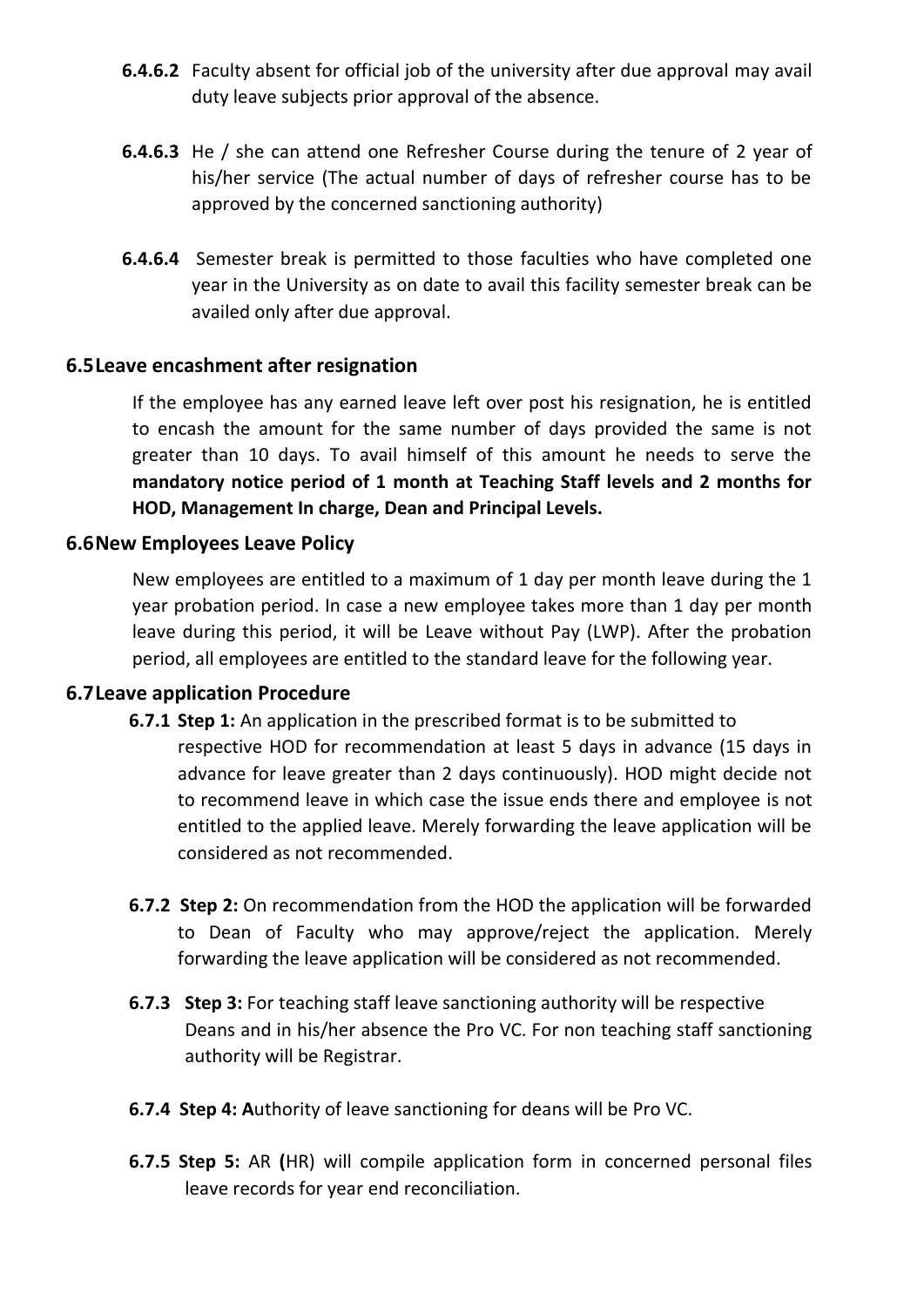By 30<sup>th</sup> June every year, the Registrar will notify list of Public Holidays for forthcoming academic year. The number of holidays will depend on days on which festivals and national holidays are falling.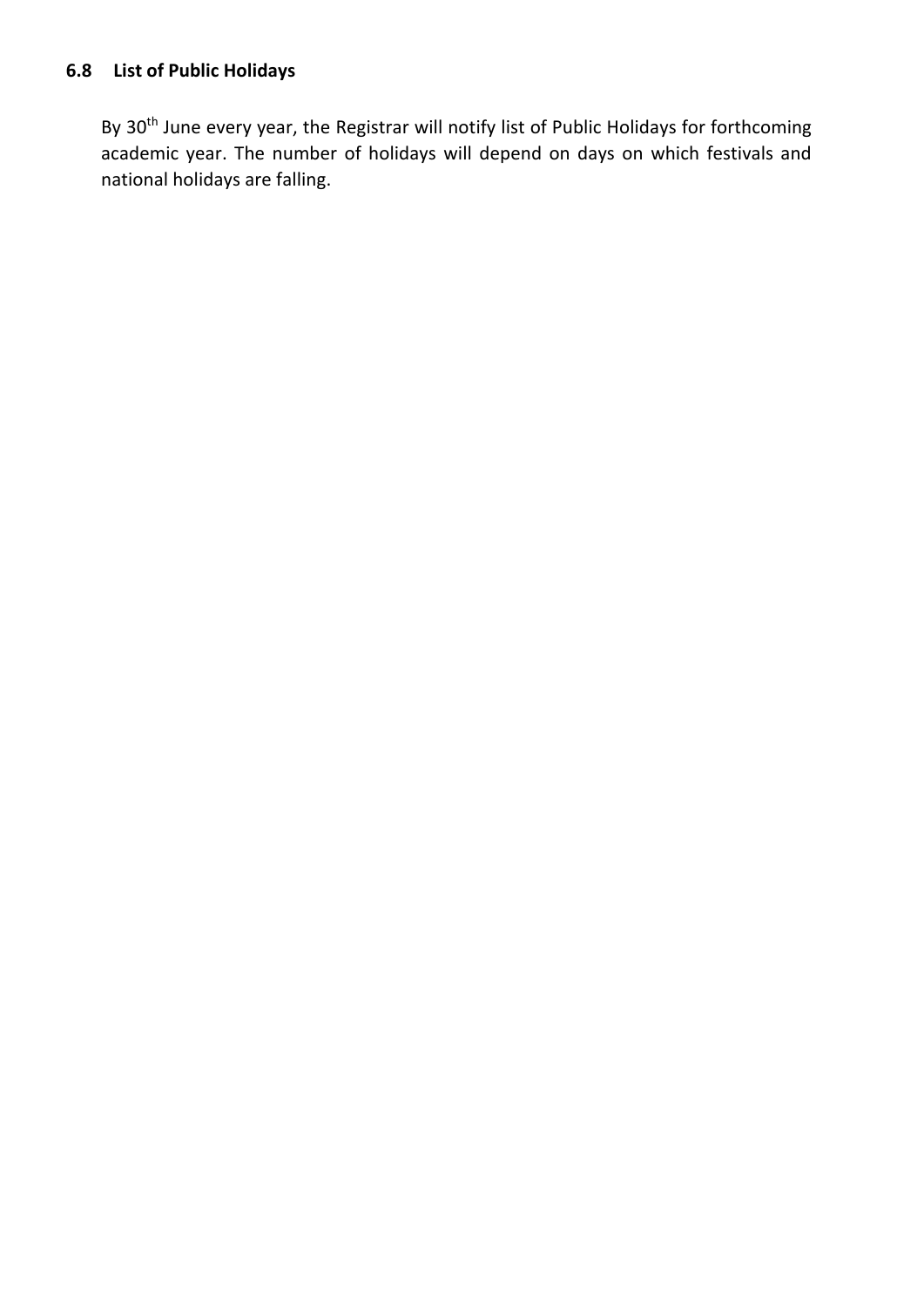# **DISCIPLINARY ACTION AGAINST TEACHING AND NON TEACHING EMPLOYEES**

### **7.1 ACTION AGAINST TEACHING STAFF**

- **7.1.1** Base on report of performance below minimum level of satisfaction by the HoD/Dean the Vice Chancellor may proceed with suitable remedial action including show cause and removal after notice /pay in line against teaching staff.
- **7.1.2** Where there is an allegation of misconduct against a teacher, the Vice Chancellor shall constitute a fact finding Committee and if necessary, based on the fact finding Committee recommendations, may institute an inquiry committee for the purpose.
- **7.1.3** Based on the inquiry committee report, the Vice Chancellor may decide course of action including suspension depending on the severity of the misconduct. However, for taking actions to the extent of termination of the teacher concerned, the Vice Chancellor shall report the matter to Governing Body whose decision will be final.
- **7.1.4** An appeal against any action can be made to the Chancellor within 30 days from the date of passing such order.

### **7.2 ACTION AGAINST NON-TEACHING EMPLOYEES**

- **7.2.1** Where there is an allegation of misconduct against a non-teaching employee, the Registrar shall constitute a fact finding Committee and if necessary, based on the fact finding Committee recommendations, may institute an inquiry committee for the purpose.
- **7.2.2** Based on the inquiry committee report, the Registrar may decide course of action including suspension depending on the severity of the misconduct.

However, for taking actions to the extent of termination of the non-teaching employee concerned, the Registrar shall report the matter to the Vice Chancellor whose decision will be final.

**7.2.3** An appeal against any action can be made to the Chancellor within 30 days from the date of passing such order.

### **7.4 Termination of Employee**

**7.4.1** On continuous unsatisfactory performance by an employee due process of two notices will be followed. If there is no improvement HoD or Dean may recommended termination of the employee to the appointing authority.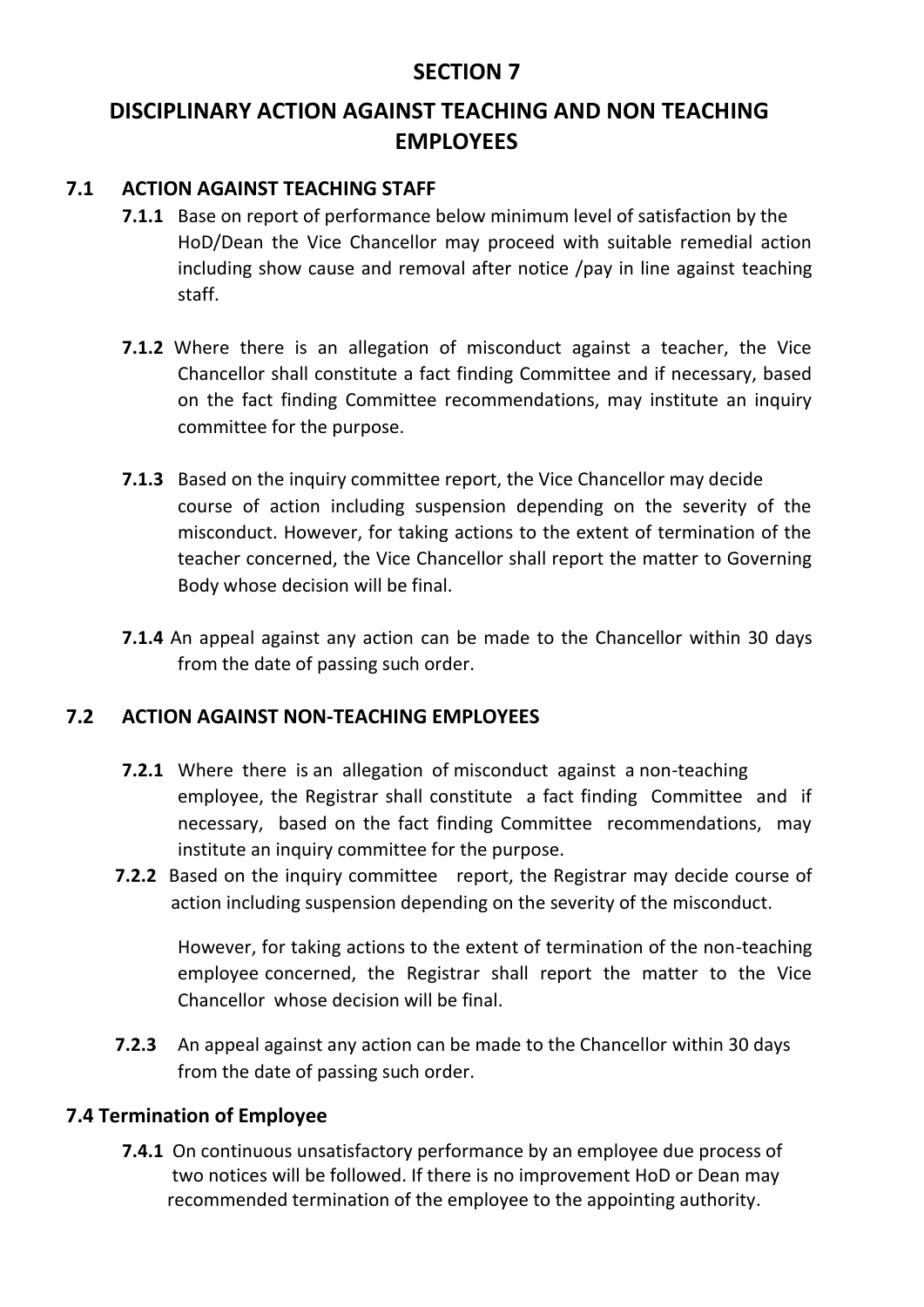- **7.4.2** In case any severe indiscipline activity by an employee a Board of Inquiry will be constituted by the Registrar. The Board of Inquiry will give full opportunity to employee to put forth his/her defense. If employee is found guilty by the BoI it may recommend termination, based on which appointing authority may terminate the employee.
- **7.4.3** In case of reported gross misconduct of an employee he/she may be terminated by the appointing authority after giving due chance to defend his/herself.
- **7.4.4** If case of continuous absence of an employee without any approval his/her services may be terminated.

### **7.5 REDRESSAL OF GRIAVENCES**

- **7.5.1** Any employee aggrieved by action of his/her superior, may apply to next superior in writing. The application will have to be disposed off within two working days.
- **7.5.2** If the employee is not satisfied by the answer to his application to superior he/she may apply successively Dean, Registrar, Pro VC and VC to redress of his/her grievances. At each stage the application has to be disposed off within 2 working days.
- **7.5.3** A **University Grievances & Complaint Committee (UGCC)** Common for the employee and Student may be constituted by the VC. In such case the employee may lodge the grievances directly to the **UGCC.** The UGCC is required to redress the grievances within two working days. UGCC shall meet once in three months or on occurrence of grievances whichever is earlier.
- **7.5.4** If any employee feels that he/she is aggrieved by action at all levels then he/she may apply to the Chancellor through a written application for redressal.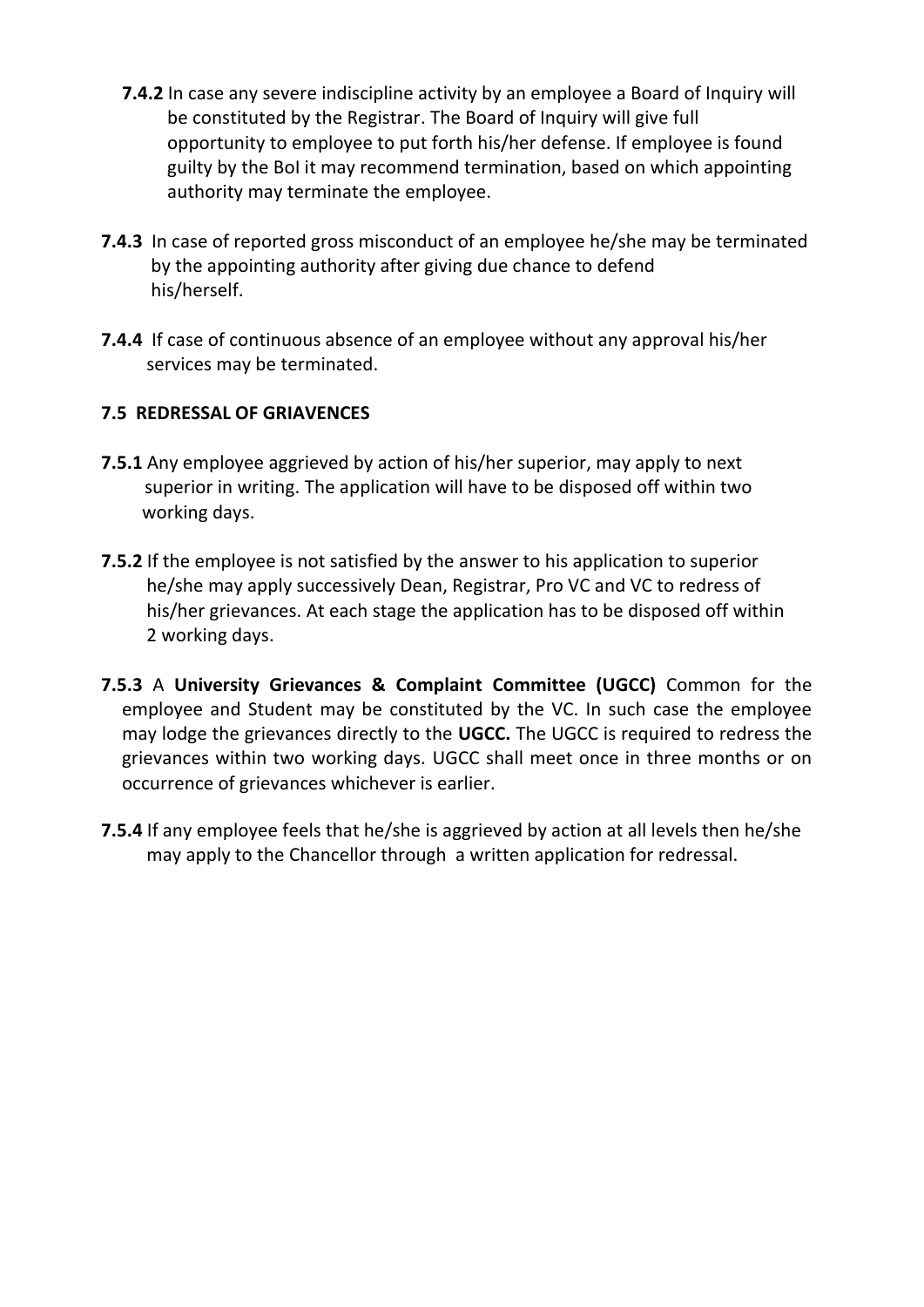### **SECTION - 8**

## **UNIVERSITY FACULTY ANTI SEXUAL HARASSMENT POLICY**

### **8.1 SEXUAL HARASSMENT STATEMENT**

- 8.1.1 The AISECT University of South Alabama is committed to an environment in which students, faculty, staff and guests are free from sexual harassment. Sexual harassment threatens the legitimate expectations of all members of the campus community that academic achievement or employment progress is determined by classroom and job performance. Particularly unacceptable in a university setting, sexual harassment seriously undermines the atmosphere of trust essential to the academic enterprise.
- 8.1.2 Sexual harassment is illegal and violates as well as the University's Nondiscrimination Policy. All members of the University community (including faculty, staff and students) must understand that sexual harassment will not be tolerated, and that they are required to abide by the following policy. Persons who engage in sexual harassment are subject to discipline up to and including termination.

### **8.2DEFINITION OF SEXUAL HARASSMENT**

### **8.2.1 GENERAL DEFINITION**

For the purposes of University policy, sexual harassment includes, but is not limited to, verbal or non-verbal conduct with an inappropriate focus on gender or sexual history, individual characteristics or individual orientation that is intimidating, demeaning, hostile or offensive; unwelcome verbal or physical advances; attempts to subject a person to unwanted sexual attention or to coerce a person into sexual relations; and/or retaliation for refusal to comply with sexual demands.

Sexual harassment is further defined as unwelcome 1) sexual advances or 2) requests for sexual favors, or 3) other behavior of a sexual nature « where:

- (a) Submission to such conduct is made, either explicitly or implicitly, a term or condition of an individual's employment, academic standing, or participation in a University sponsored program or activity; and/or if such conduct has the purpose or effect of unreasonably interfering with an individual's work or educational performance or of creating an intimidating, hostile or offensive environment for work or learning, or
- (b) Submission to or rejection of such conduct by an individual is or may be used as the basis for an academic, employment or other University decision affecting that individual, or
- (c) Such conduct unreasonably interferes with an individual's academic and/or work performance, participation in University sponsored programs or activities or it creates an intimidating, hostile or offensive working, educational or residential environment provided by the University.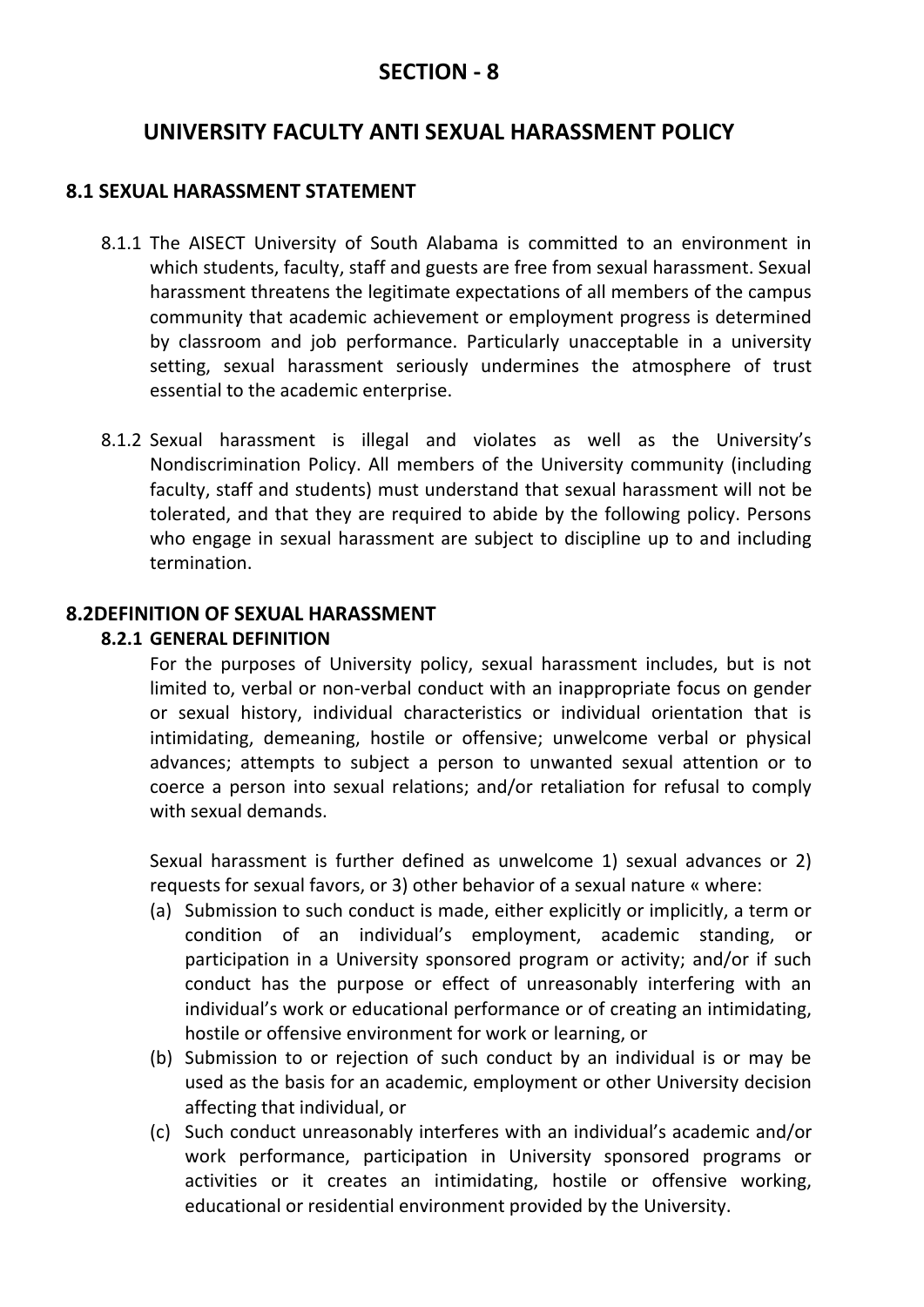#### **8.2.2 EVALUATIVE FACTORS FOR SEXUAL HARASSMENT ALLEGATIONS**

Conduct alleged to be sexual harassment will be evaluated by considering the totality of the particular circumstances, including the nature, frequency, intensity, location and duration of the questioned behavior. Unwelcome conduct of a sexual nature can form the basis of a sexual harassment claim if a reasonable person, similarly situated, would consider it as unreasonable, severe or pervasive as to interfere with academic, educational or employment performance or participation in a University program or activity or residential environment.

### **8.2.3 PERSONS WHO CAN BE VICTIMS OF SEXUAL HARASSMENT.**

Sexual harassment can occur when one person has power or authority over another; however, it may also occur between individuals of equal status or rank within the University.

### **8.2.4 ACADEMIC FREEDOM, THE FIRST AMENDMENT AND SEXUAL HARASSMENT**

In cases of alleged sexual harassment, the protections of the First Amendment must be considered if issues of speech or artistic expression are involved. Free speech rights apply in the classroom and in all other educational programs and activities of public institutions, and First Amendment rights apply to the speech of students and teachers. Speech or conduct of a sexual or hostile nature which occurs in the context of educational instruction may exceed the protections of academic freedom and constitute prohibited sexual harassment if it meets the definition of sexual harassment noted above and (1) is reasonably regarded as non-professorial speech (i.e. advances a personal interest of the faculty member as opposed to furthering the learning process or legitimate objective of the course), or (2) lacks accepted pedagogical purpose or is not germane to the academic subject matter.

### **8.3 GENERAL POLICY GUIDELINES**

### **8.3.1 PERSONS COVERED BY POLICY**

All faculty members of the University are required to act in accordance with this policy. For the purposes of this policy, "faculty" shall include all full or part-time University personnel who teach or carry out research, including graduate teaching assistants and research assistants and administrators with faculty status. Teaching assistants and research assistants are considered both faculty and students for the purposes of this sexual harassment policy. Teaching assistants and research assistants may file a complaint as a student or have a complaint Filed against them as faculty pursuant to this policy.

### **8.3.2 COMPLIANCE OFFICERS**

Designated Compliance Officers (CO's) in the offices of the Senior Vice President for Academic Affairs and Vice President for Medical Affairs are responsible for administering these guidelines and procedures.

#### **8.3.3 CONFIDENTIALITY PROVISIONS**

The University will do everything consistent with enforcement of this policy and with the law to protect the privacy of the individuals involved and to ensure that the complainant and the accused are treated fairly. Information about individual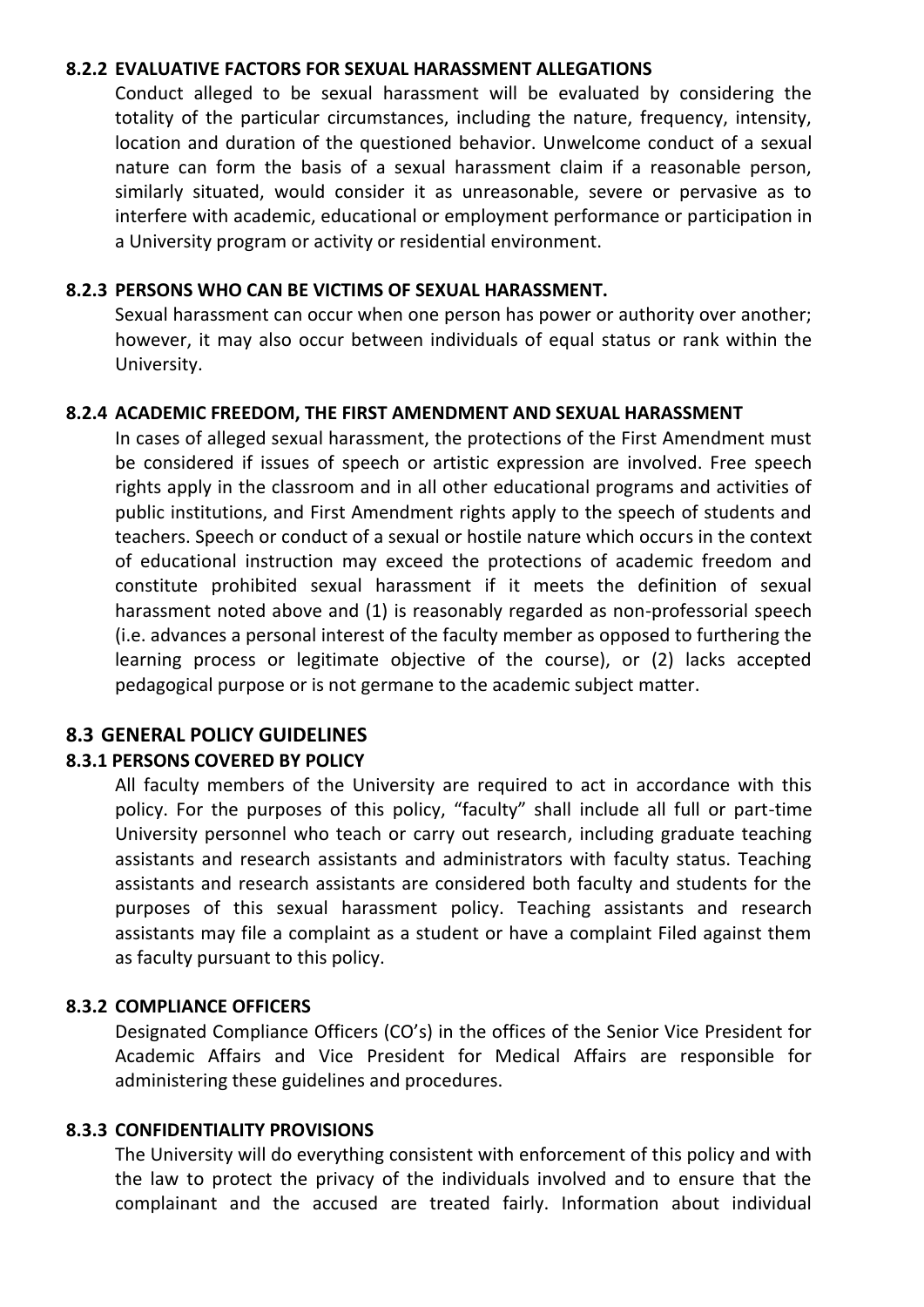complaints and their disposition is considered confidential and will be shared only as determined to be appropriate in the University's discretion.

### **8.3.4 ASSURANCE AGAINST RETALIATION**

This policy seeks to encourage students, faculty and other employees to express freely, responsibly and in an orderly way, opinions and feelings about any problem or complaint of sexual harassment. Retaliation against persons who report or provide information about sexual harassment or behavior that might constitute sexual harassment is strictly prohibited.

Any act of reprisal, including internal interference, coercion and restraint, by a University employee or by one acting on behalf of the University, violates this policy and will result in appropriate disciplinary action. The University Senior Vice President for Academic Affairs and Vice President for Medical Affairs and/or his/her designee are authorized to take all necessary steps to ensure persons acting in good faith are not subject to sexual harassment.

### **8.4 SEXUAL HARASSMENT COMPLAINT REPORTING REQUIREMENT**

### **8.4.1WHO MAY FILE A COMPLAINT**

Any person who believes he or she has been subjected to sexual harassment by a member of the faculty of the University may file a sexual harassment complaint pursuant to this policy.

Although this policy specifically applies to situations in which a faculty member is being charged with sexual harassment, faculty members, also, are protected from such conduct by staff employees and non-employee third parties such as students, patients, vendors, contractors, etc., with whom the University is doing business.

Complaints of harassment of a faculty member by a student may be filed with the Chairman Anti Sexual Harassment Committee or Registrar or the VC. Complaints of harassment by staff personnel or non-employee third persons may be filed with the Office of Personnel Relations.

#### **8.4.2 INITIATION OF A SEXUAL HARASSMENT COMPLAINT AGAINST A FACULTY MEMBER**

A complaint accusing a faculty member of sexual harassment, as defined in these guidelines, is initiated by submitting a written signed statement to the office of the Anti Sexual Harassment Committee, as appropriate.

If the designated compliance officer is the alleged harasser or the complainant feels uncomfortable talking to the designated compliance officer, students may file complaints with the Dean of Students, and faculty and staff may file complaints with the Office of Personnel Relations.

### **8.4.3 DETAILS TO BE INCLUDED IN THE COMPLAINT.**

The complaint must include:

- (a) the name of the complainant,
- (b) the name of the accused,
- (c) the details of the alleged sexual harassment,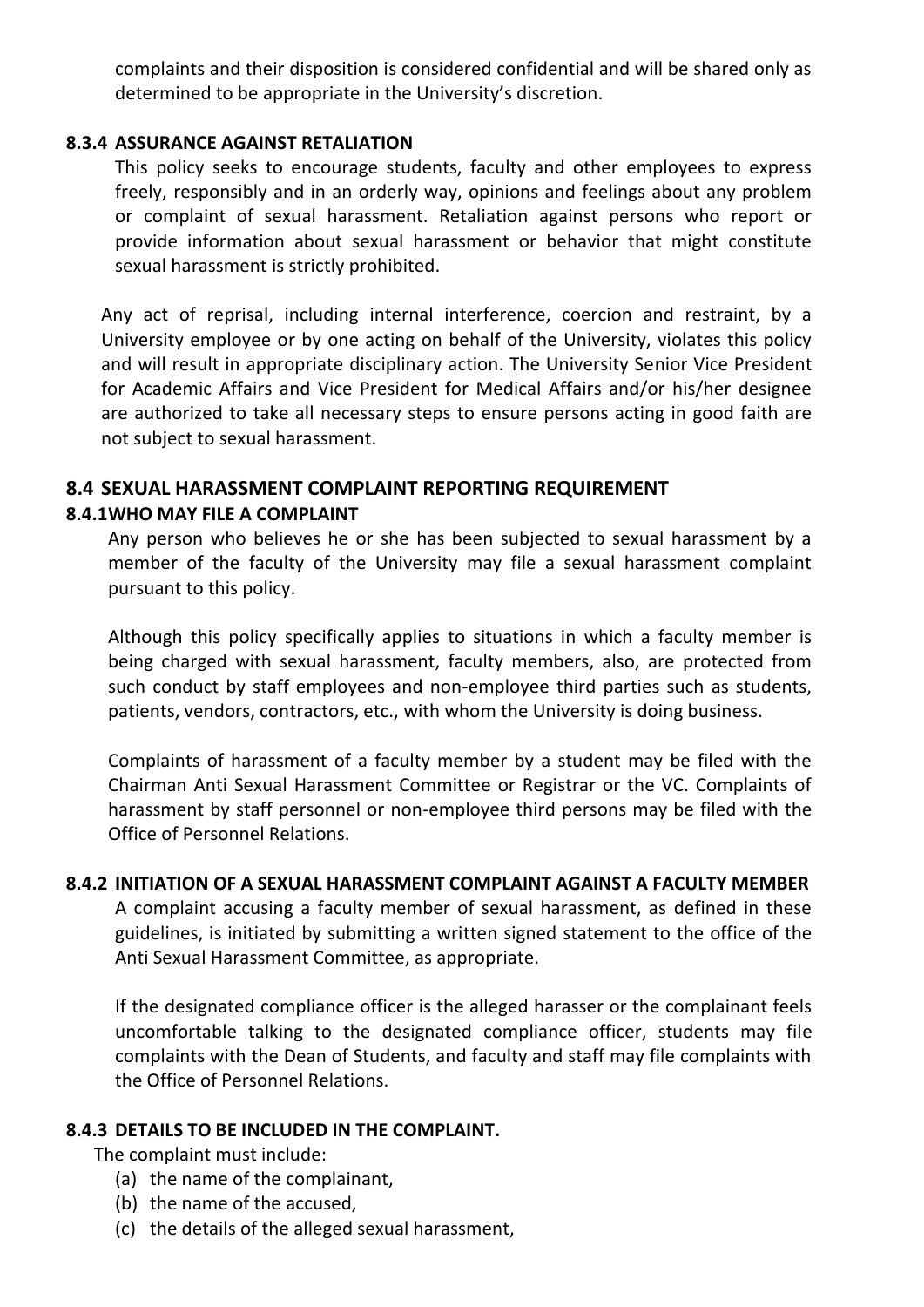- (d) the names of any persons believed by the complainant to have
- (e) knowledge of the alleged harassment,
- (f) any other information the complainant believes pertinent to the alleged sexual harassment, and
- (g) whether the complainant seeks resolution of the complaint through the formal or informal processes described in this policy.

### **8.4.4 STANDARD OF PROOF REQUIRED**

The complainant has the burden of providing evidence of the alleged sexual harassment, and the complainant has the burden of proving that it is more likely than not that the alleged harassment occurred.

### **8.4.5 FAILURE TO REPORT COMPLAINT IN GOOD FAITH**

It is a violation of University policy for any member of the campus community to make an intentionally false accusation of sexual harassment.

#### **8.5 INVESTIGATION AND RESOLUTION OF SEXUAL HARASSMENT COMPLAINTS 8.5.1 INFORMAL RESOLUTION PROCESS**

### **(a) GENERAL INFORMATION**

Many sexual harassment complaints can be resolved through an informal process. The purpose of the informal procedure is to provide assistance and guidance to both the complainant and the accused in the functioning of the University's sexual harassment procedures. An informal resolution process does not involve the appointment of an investigator and the Sexual Harassment Resolution Committee, nor does it provide for any rights of appeal.

Whether to proceed with the complaint through an informal process or through the formal process is at the sole option of the complainant. If the complainant elects to seek resolution through an informal process, the complainant may attempt such resolution through either direct contact with the accused or with the assistance of a facilitator. At any time during an informal resolution process, the complainant may change his/her request for disposition of the complaint from the informal to formal process; provided, however, that the complainant notifies the Compliance Officer, or his/her designee, of that decision in writing.

### **(b) INITIAL MEETING WITH FACULTY COMPLIANCE OFFICER**

Generally, within fifteen (15) calendar days after receiving a complaint, the Compliance Officer or a designee will meet with the complainant to discuss the complainant's concerns and clarify the University's policy and internal complaint resolution procedures. At that time, the complainant may request the appointment of a facilitator to aid in resolution of the complaint.

### **(c) RESOLUTION OF AN INFORMAL PROCESS**

A complaint is deemed resolved when the complainant indicates to the Anti Sexual Harassment Committee that the complainant believes the matter has been resolved. If the complainant does not advise the Anti Sexual Harassment Committee of the resolution within thirty (30) calendar days after the initial meeting between the complainant and the Compliance Officer, the University will presume the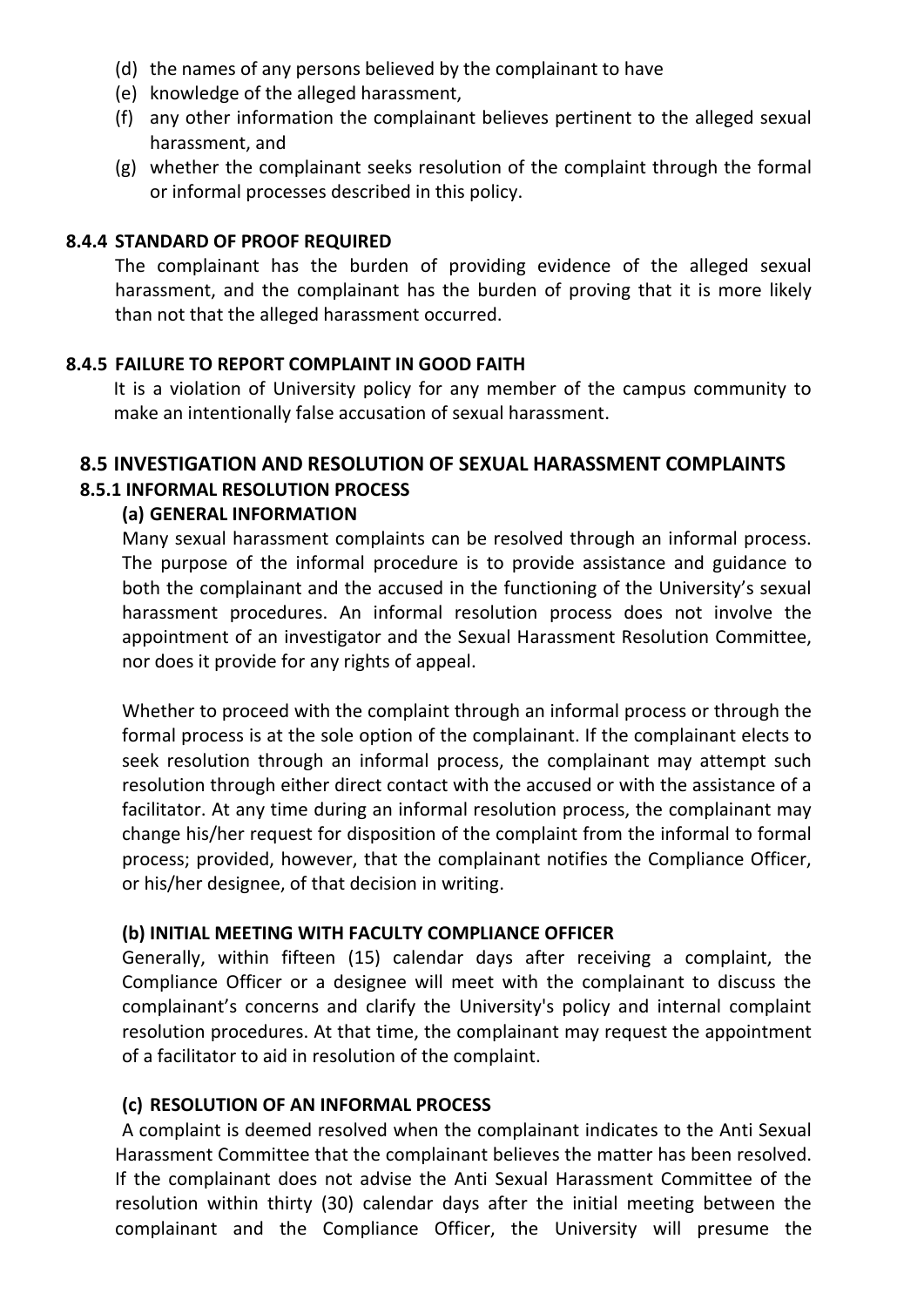complainant has elected to dismiss the complaint. Any informal resolution reached by the parties must be in writing and acknowledged by the parties. The statement of resolution will be retained in the office of the Anti Sexual Harassment Committee

### **8.5.2 FORMAL RESOLUTION PROCESS**

### **(a) INVESTIGATION OF FORMAL COMPLAINTS**

### **GENERAL INFORMATION**

All written complaints reported to the Chairman & Anti Sexual Harassment Committee shall be resolved through the formal process unless the complainant expressly elects to pursue the allegations in an informal resolution process. The Chairman & Anti Sexual Harassment Committee will be responsible for conducting an investigation of all complaints and may designate other individuals to assist in that process.

### **INITIAL MEETING WITH CHAIRMAN & ANTI SEXUAL HARASSMENT COMMITTEE**

Generally, within fifteen (15) calendar days after receiving a request for a formal resolution process, the Chairman & Anti Sexual Harassment Committee or a designee will meet with the complainant to discuss the complainant's concerns and clarify the University's policy and internal complaint resolution procedures. During this meeting the complainant may elect to change the style of resolution from formal to informal by so indicating in writing. If the complainant elects to change the resolution style to informal, resolution will be sought through the informal process outlined in this Sexual Harassment Policy.

### **• SCOPE OF INVESTIGATION**

The scope of the investigation shall be within the discretion of the investigator. An investigation report shall be completed within 3 calendar days of the complainant's initial meeting with the investigator (or as of the date the complaint resolution was amended from informal to formal process, if applicable) unless extraordinary extenuating circumstances exist as defined and determined by the Chairman & Anti Sexual Harassment Committee.

### **8.5.3 SEXUAL HARASSMENT RESOLUTION COMMITTEE**

 **REVIEW OF COMPLAINTS BY SEXUAL HARASSMENT RESOLUTION COMMITTEE**

The Sexual Harassment Resolution Committee will meet to review complaints of sexual harassment within fifteen (15) calendar days of receipt of the investigator's completed investigation. The Sexual Harassment Resolution Committee is responsible for determining whether a preponderance of evidence suggests that the alleged sexual harassment occurred, and, if so, what the recommended sanction will be.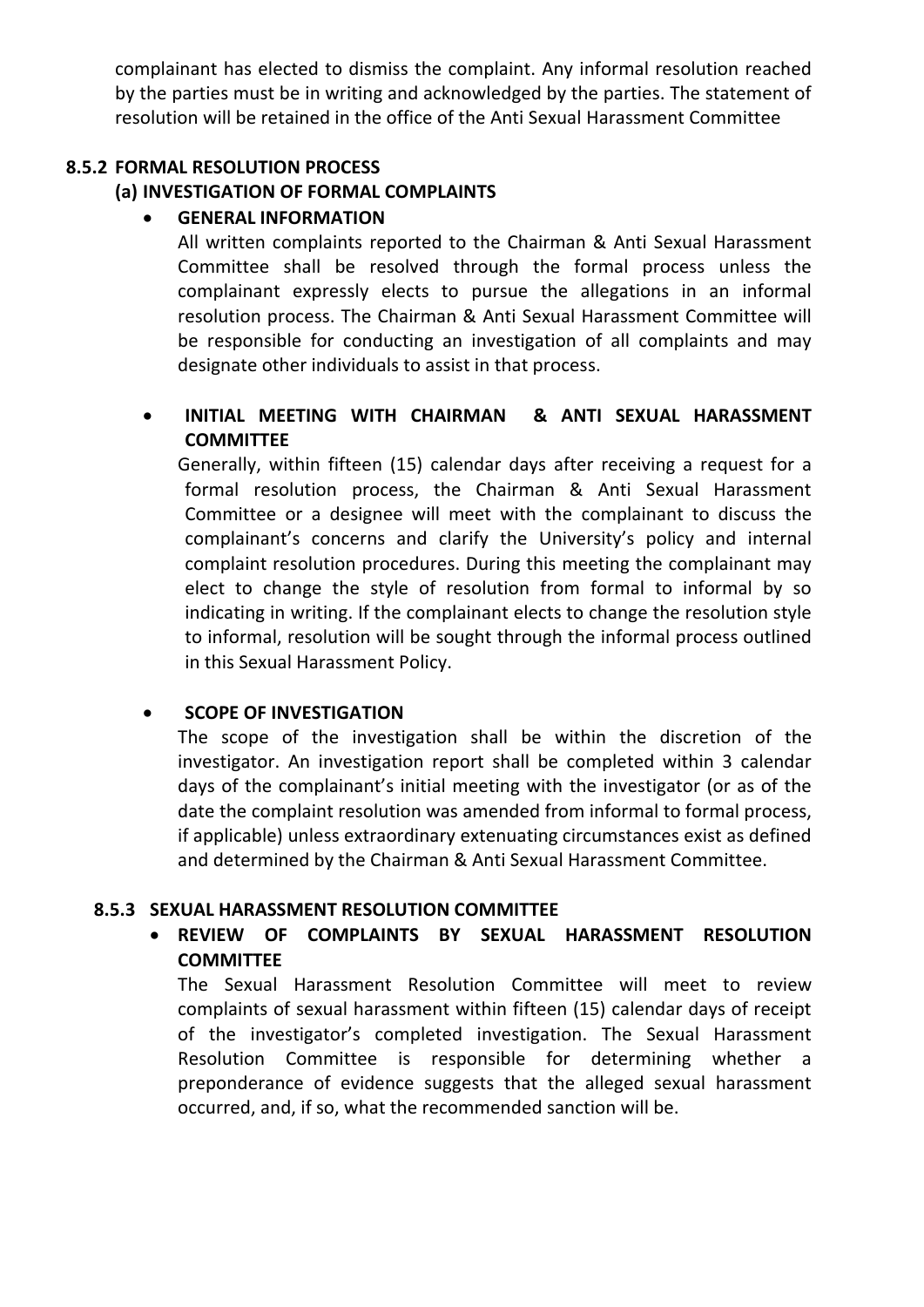The Sexual Harassment Resolution Committee will review the entire investigation of the case, as reported by the investigator, prior to making its decision. Furthermore, the Committee has the right to call the parties, any witnesses or the investigator before a Committee meeting at any time during the Committee process if the Committee determines, in its sole discretion, that this would be beneficial to the Committee's consideration of the complaint. No party to the case or any witness has a right to attend a Committee.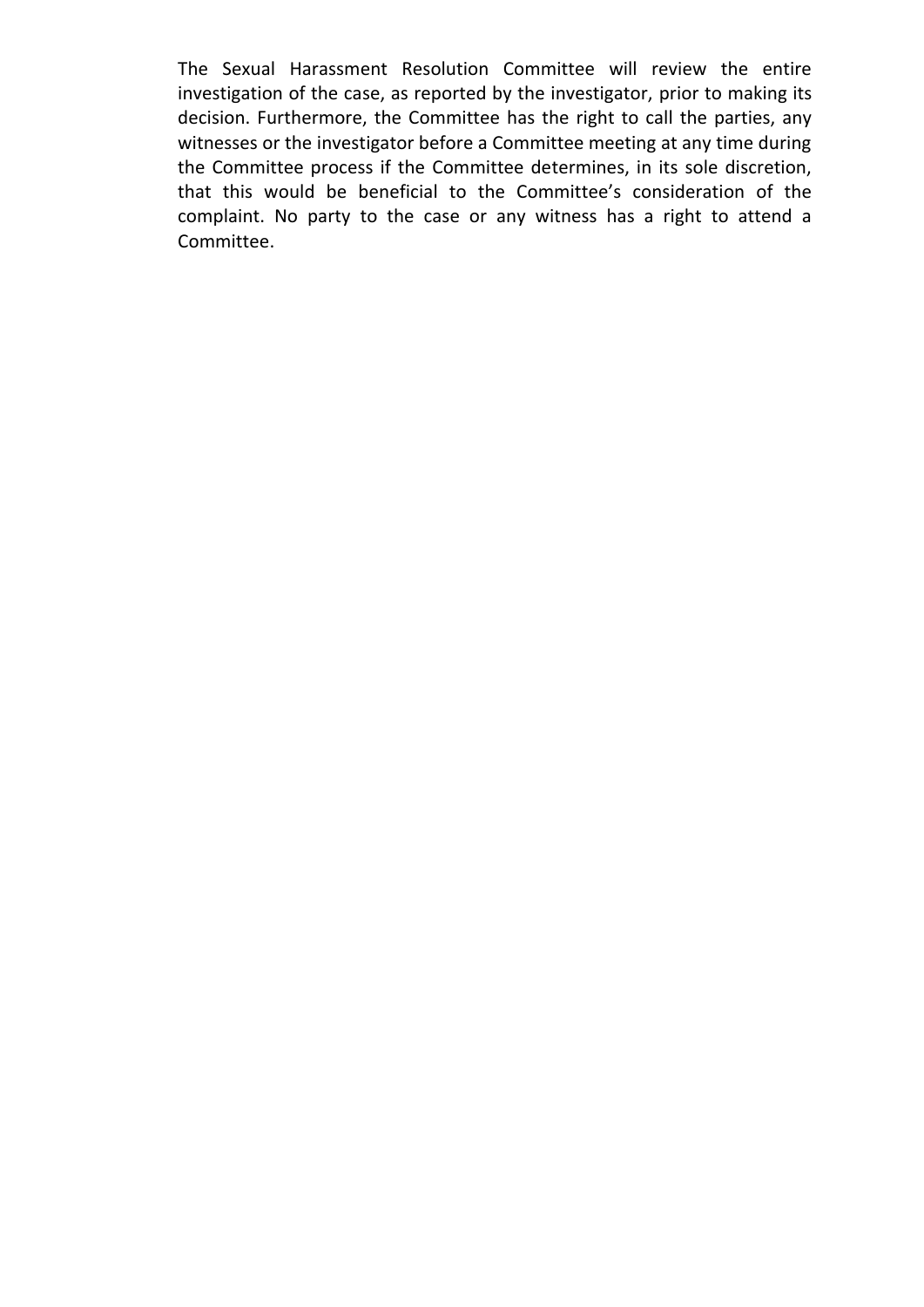# **SECTION -9 CODE OF CONDUCT FOR TEACHERS**

### **9.1PROFESSIONAL VALUES AND RELETIONSHIPS**

Teachers should:

- 9.1.1 Be caring, fair and committed to the best interests of the pupils/students entrusted to their care, and seek to motivate, inspire and celebrate effort and success.
- 9.1.2 Acknowledge and respect the uniqueness, individuality and specific needs of pupils/ students and promote their holistic development.
- 9.1.3 Be committed to equality and inclusion and to respecting and accommodating diversity including those differences arising from gender, civil status, family status, sexual orientation, religion, age, disability, race, ethnicity, and any further grounds.
- 9.1.4 Seek to develop positive relationships with pupils/students, colleagues, parents, University management and others in the University community, that are characterized by professional integrity and judgment.
- 9.1.5 Work to establish and maintain a culture of mutual trust and respect in their University.

### **9.2 PROFESSIONAL INTEGRITY**

Teachers should:

- 9.2.1 Act with honesty and integrity in all aspects of their work.
- 9.2.2 Respect the privacy of others and the confidentiality of information gained in the course of professional practice, unless a legal imperative requires disclosure or there is a legitimate concern for the wellbeing of an individual.
- 9.2.3 Represent themselves, their professional status, qualifications and experience honestly.
- 9.2.4 Use their name/names as set out in the University Record, in the course of their professional duties.
- 9.2.5 Avoid conflict between their professional work and private interests which could reasonably be deemed to impact negatively on pupils/students.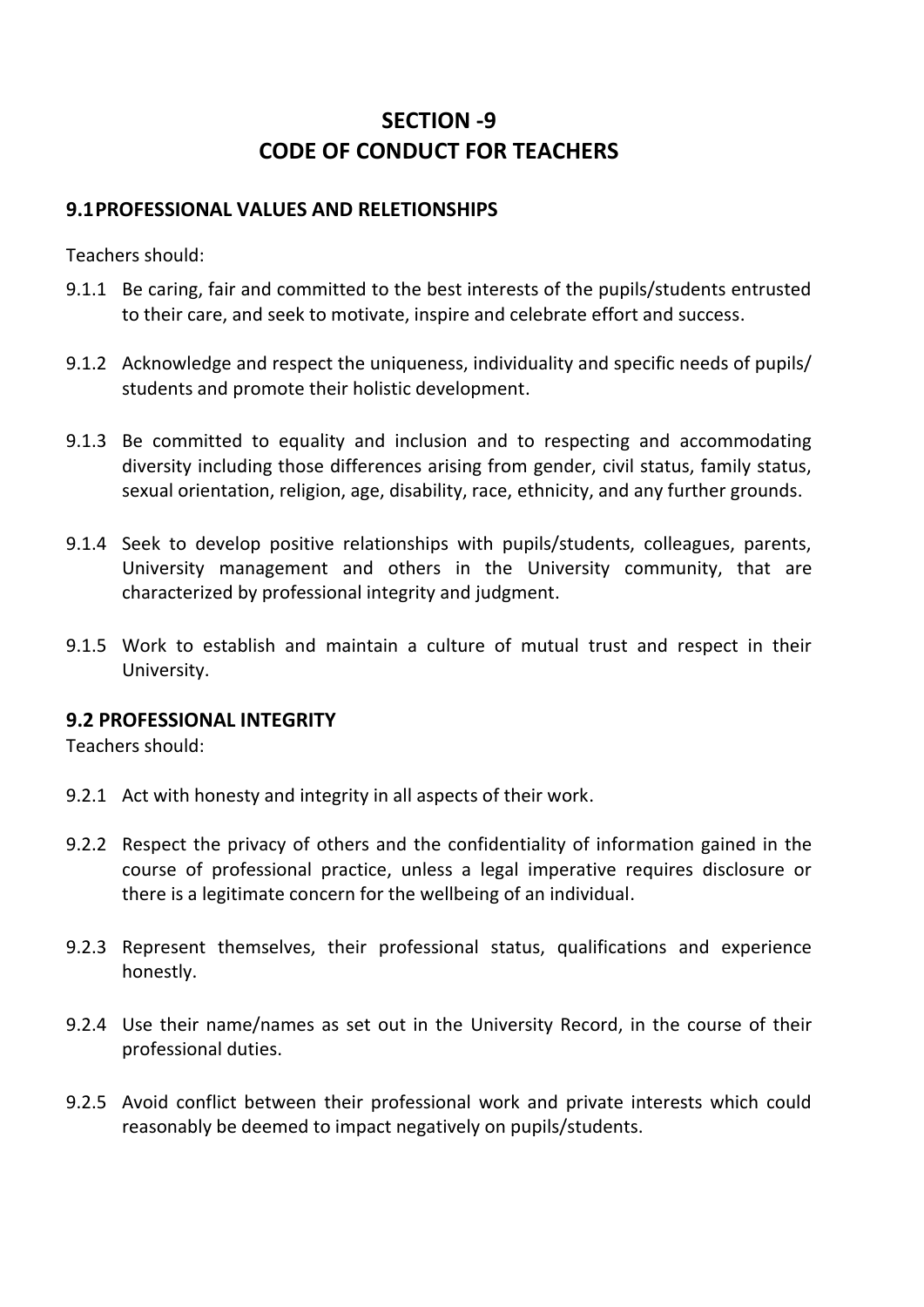### **9.3 PROFESSIONAL CONDUCT**

Teachers should:

- 9.3.1 Uphold the reputation and standing of the profession.
- 9.3.2 Take all reasonable steps in relation to the care of pupils/students under their supervision, so as to ensure their safety and welfare.
- 9.3.3 Work within the framework of relevant legislation and regulations.
- 9.3.4 Comply with agreed national and University policies, procedures and guidelines which aim to promote pupil/student education and welfare and child protection.
- 9.3.5 Report, where appropriate, incidents or matters which impact on pupil/student welfare.
- 9.3.6 Communicate effectively with pupils/students, colleagues, parents, University management and others in the University community in a manner that is professional, collaborative and supportive, and based on trust and respect.
- 9.3.7 Ensure that any communication with pupils/ students, colleagues, parents, University management and others is appropriate, including communication via electronic media, such as e-mail, texting and social networking sites.
- 9.3.8 Ensure that they do not knowingly access, download or otherwise have in their possession while engaged in University activities, inappropriate materials/images in electronic or other format.
- 9.3.9 Ensure that they do not knowingly access, download or otherwise have in their possession, illicit materials/images in electronic or other format.
- 9.3.10 Ensure that they do not practice while under the influence of any substance which impairs their fitness to teach.

#### **9.4 PROFESSIONAL PRACTICE**

Teachers should:

- 9.4.1 Maintain high standards of practice in relation to pupil/student learning, planning, monitoring, assessing, reporting and providing feedback.
- 9.4.2 Apply their knowledge and experience in facilitating pupils'/students' holistic development.
- 9.4.3 Plan and communicate clear, challenging and achievable expectations for pupils/students.